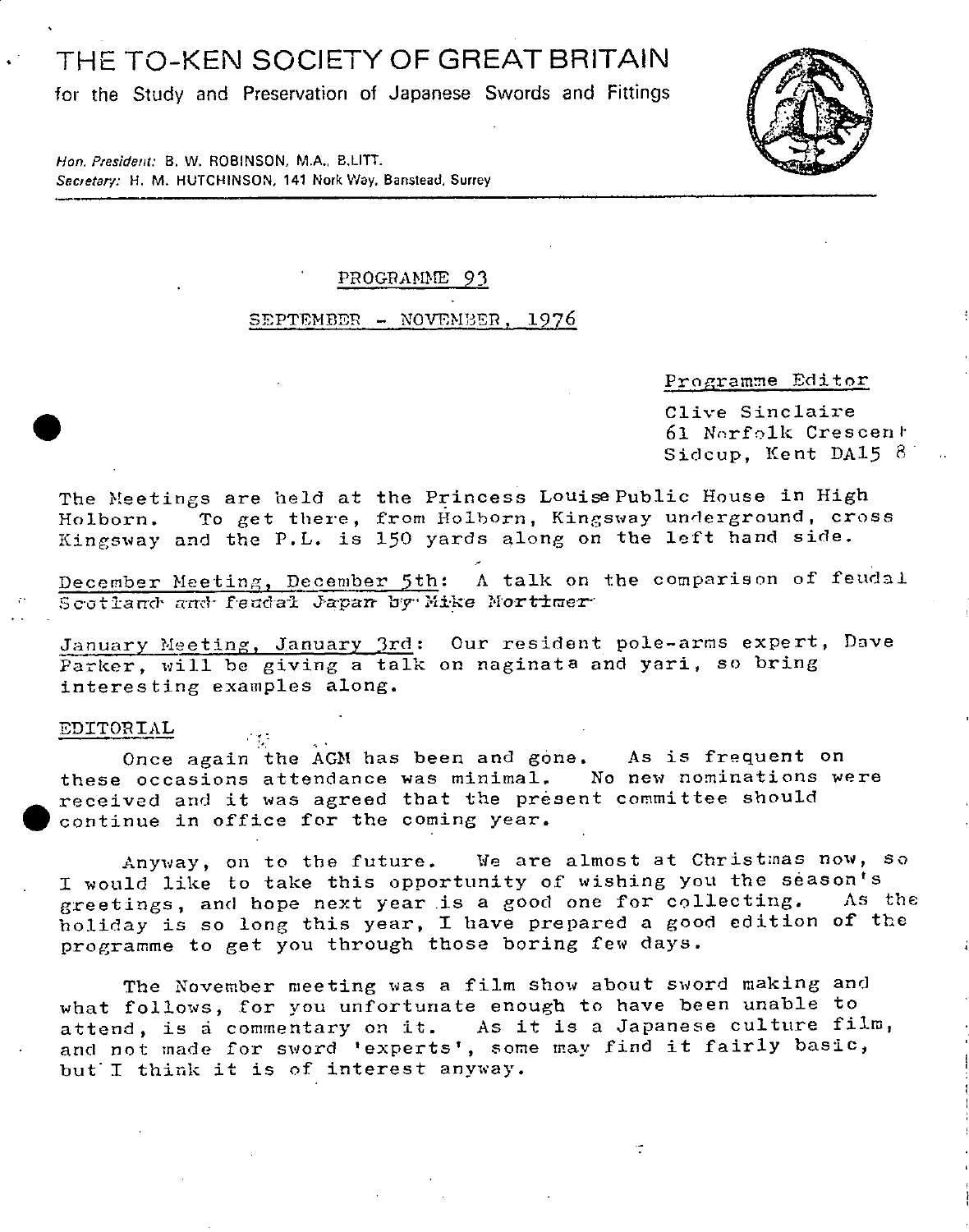# Katana Kaji - Japanese Swordamith

From the earliest times Japanese smiths have forged swords in a way that has made them famous throughout the world. Present day smiths carry on the tradition to prevent it becoming a lost art since swords are no longer used for fighting.

In this film a modern swordamith living in Nagano Prefecture, shows the progressive steps in forging a blade. He is Mr Miyairi, a blacksmith who, in 1935, decided to try his hand at sword-smithing.

The picture opens, showing students gathering straw which will be burnt to produce straw ash, a necessary ingredient in producing sword steel. To obtain iron of the same quality as was used in olden times, old iron kettles made from sand iron ore are purchased in the markets and junk yards. These are broken up into small pieces and melted in a charcpal fire to make the material called oroshigane or scrap iron. This is a simple refinement. Some smiths gather old iron nails from wrecked or burned buildings.

Even during the last war when inferior swords were being made for the army, Mr Miyairi continued his studies in making swords in the old way. lie is now considered one of the most celebrated of about 200 smiths making swords in the old traditional manner. He is rated as a "Living National Treasure" in Japan.

The brolcen pieces from the old kettles are piled on a sort of spatula made of ball steel or tanahagane, then wrapped in paper that has been dipped in clay mud to hold them together while they get hot enough to forge, and to prevent oxidation and sealing. The straw ash is sprinkled over the mud coating to act as a flux.

The swordsmith begins work at 5 o'clock in the morning.

The students are hammering, the speed and-force of which, are paced by Mr Miyairi with a small hammer. Exact regulation of the nammering is very important and requires great concentration.

The bellows forcing air into the forge controls the amount of heat and is operated only by Mr Miyairi. The seat near the bellows is called the Yokaza or side seat, where the most skilled worker is to sit, which indicates the importance of pushing the bellows.

The preparation of the various kinds of steel used in a sword is called underforging. The kind now being forged uses scrap iron to The kind now being forged uses scrap iron to make kawagane - skin steel which forms the outside laminations of the blade.

To produce a sword which will never break or bend and will cut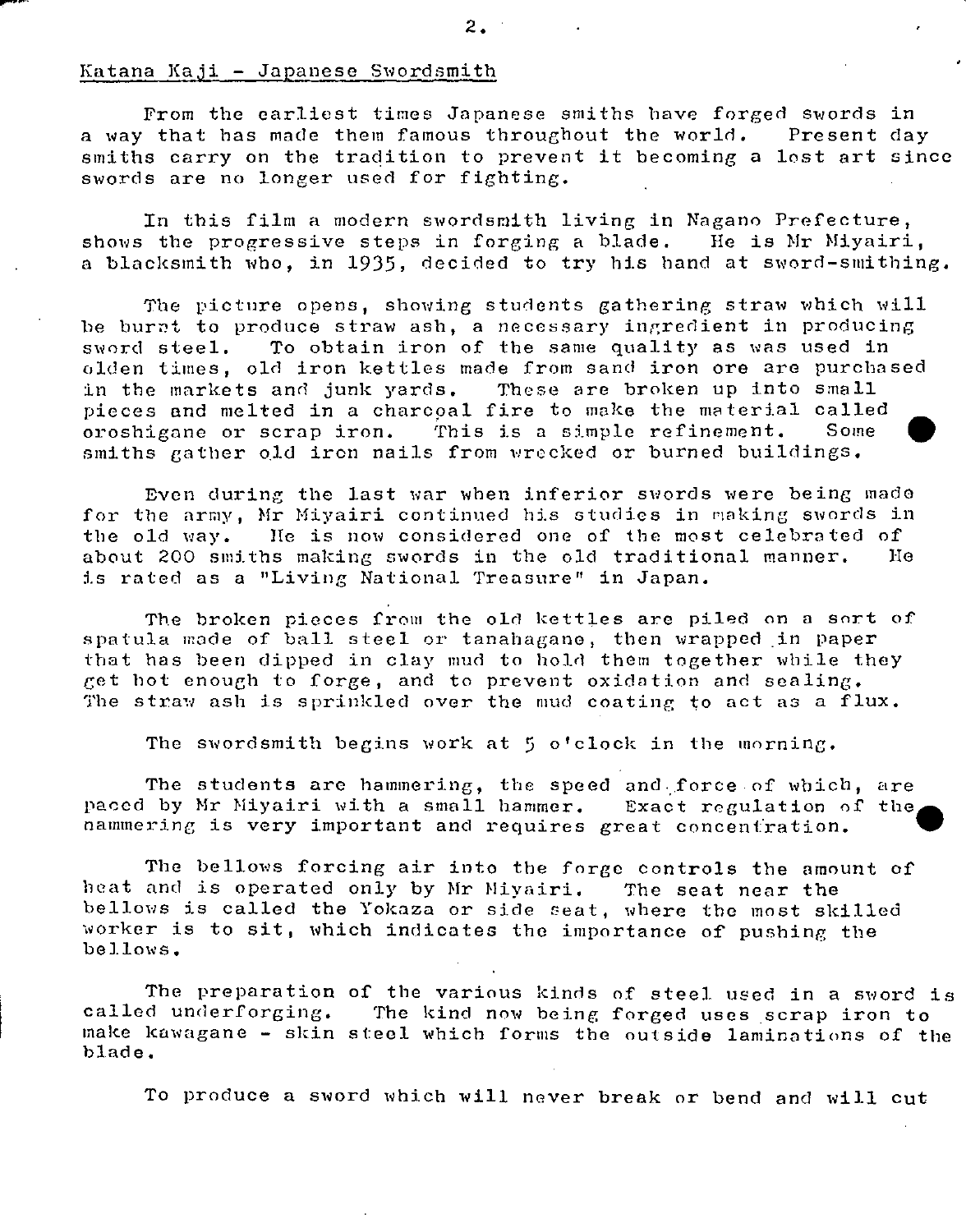well, requires a lamination process using three or more kinds of steel. Besides the Kawagane skin steel, there is a slightly Besides the Kawagane skin steel, there is a slightly softer shingane or core steel in the centre of the blade, and a very hard tool steel to form the edge which must remain sharp<br>in rough usage. This is like a cold chisel edge This is like a cold chisel edge.

Now we see the Kawagane being forged repeatedly, in a pulling and folding method that purifies the steel while containing carbon with it to produce the exact hardness desired for each kind. The number of times it is folded determines the carbon content<br>and hardness. Powdered charcoal is added to the mud coating Powdered charcoal is added to the mud coating and is worked into the steel **in** the hammering.

When this has been accomplished, it is drawn into a bar and<br>cut into short lengths. When a supply of each kind of steel When a supply of each kind of steel has been prepared the sword smith is ready to start on the sword.

Since the earliest times a holiday **in** honour of the bellows has been celebrated on November 8th every year, which consists of a feast of rice, boiled with red beans, for the family and students. This is a welcome respite for the students, who have spent long hours cutting charcoal into small even pieces or pounding straw.

On this day of rest, Miyairi takes pleasure in going out with his family to the Chikuna river, or hunting persimons in the mountains.

Most of the work for the students at first is charcoal cutting, to produce pieces of the exact size deemed most efficient. It is made from pinewood they have cut in the nearby mountains and burned themselves.

Now we have come to the start of the actual sword forging. The edge metal, core steel and skin pieces are assembled and bound together to be heated and forged into one piece, which may take many heatings and forgings until the smith is satisfied they<br>are well stuck together. After this the blade is extended by After this the blade is extended by hammering to the full length of the sword. This is called sunobe - rough extension. It is quite difficult to extend the sword **in** this manner without the laminatinns becoming separated. A mark is put on the handle to indicate the edge side, so there<br>will be no mistake. When fully extended the handle is cut off When fully extended the handle is cut off and the tang is formed.

Next the point is cut on an angle and forged, which is called  $\texttt{boshi}$ -zukuri.

Now with repeated heating and hammering the edge is thinned<br>bringing it to its final rough sword shape. It has taken down, bringing it to its final rough sword shape. about 15 days from the beginning of the underforging to this point.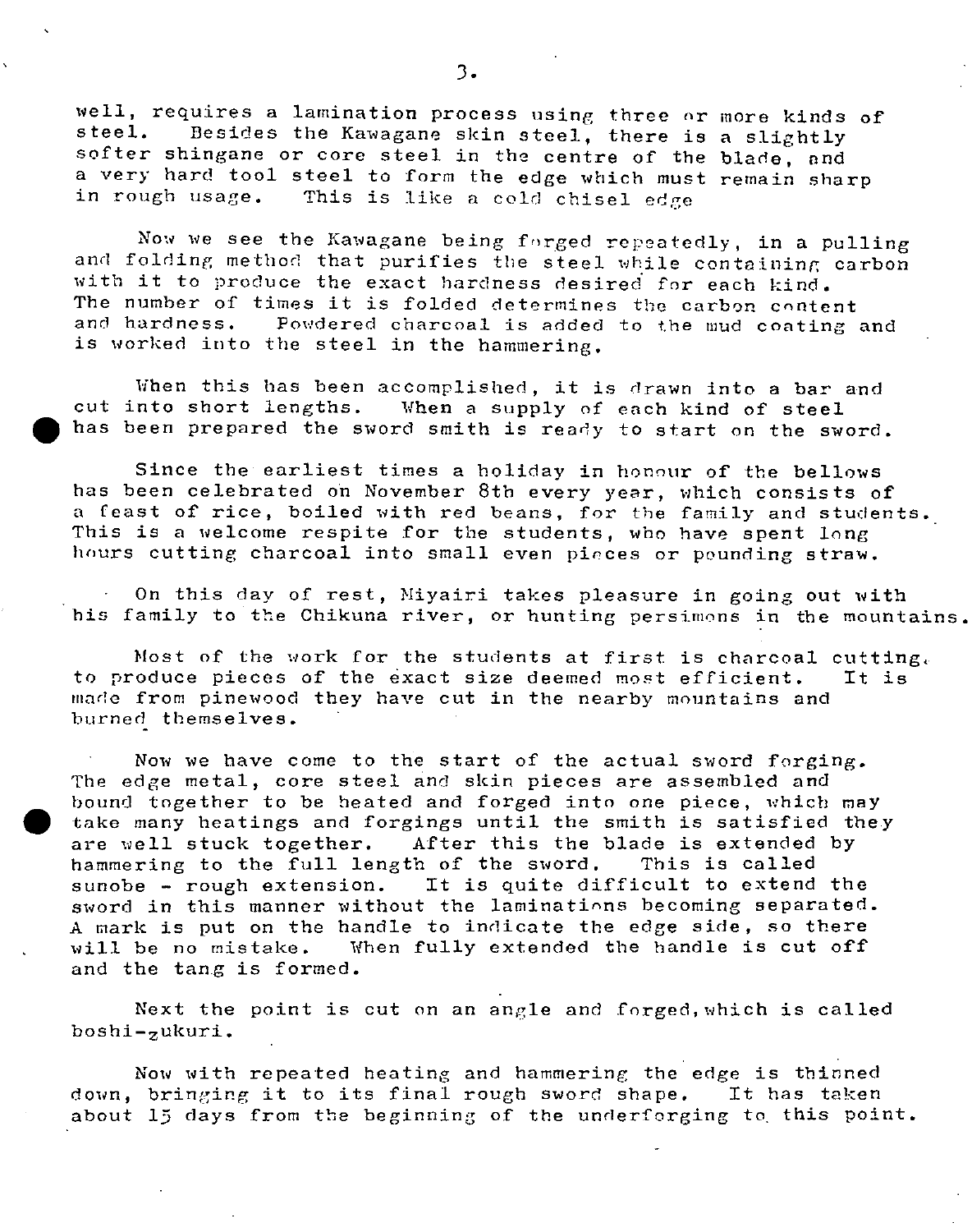Now the sword shape is further refined, by scraping with a drawshave and filing. Even these tools have to be made by Mr Miyairi, as store-bought ones soon wear out.

Now comes the hardening of the edge. If the whole sword were hardened it would be ton brittle and likely to break **in**  battle, so the blade is coated with clay which is then scraped thin along the edge, to permit the edge to get hot enough for hardening without the body of the sword getting too hot. In scraping the mud off the edge the pattern can be varied and this produces the beautiful temper lines, so characteristic of Japanese blades.

When ready, the blade is held over the fire until the proper heat has been attained and then plunged into cold water. In orde to observe the colour properly this is done in a darkened room in the evening. This is the most critical moment in the swordmaking for a slight amount too much heat can ruin the blade. These temperatures, and even the temperature of the water it is plunged<br>into, are the closely guarded secrets of each smith. A slight into, are the closely guarded secrets of each smith. reheating and second plunging in water serve to slightly reduce the hardness of the edge, makes it tougher and is called tempering.

Next, any warping or correction of curvature is taken care of<br>he smith does a rough grinding to expose possible flaws. If and the smith does a rough grinding to expose possible flaws. OK, the tang is finished and a pattern of file marks added. The hole for the handle peg is punched or drilled, and the blade is sent to the polisher.

Mr Fujishiro the polisher has been at his trade for 30 years<br>like his father before him. The beauty of a sword depends mostly The beauty of a sword depends mostly on the work of the polisher, as it takes a great deal of skill to bring out the fine points and colour of the steel.

After confirming the workmanship and beauty of the blade, Miyairi engraves his signature.

Mr Niyairi's object in making swords is not to produce a weapon for killing, but to perpetuate an art that produces objects of great beauty.

Strangely, **in** the last programme we had a poem on ts uba and here's one about a sword. Fred Stride supplied it and wrote the short preamble.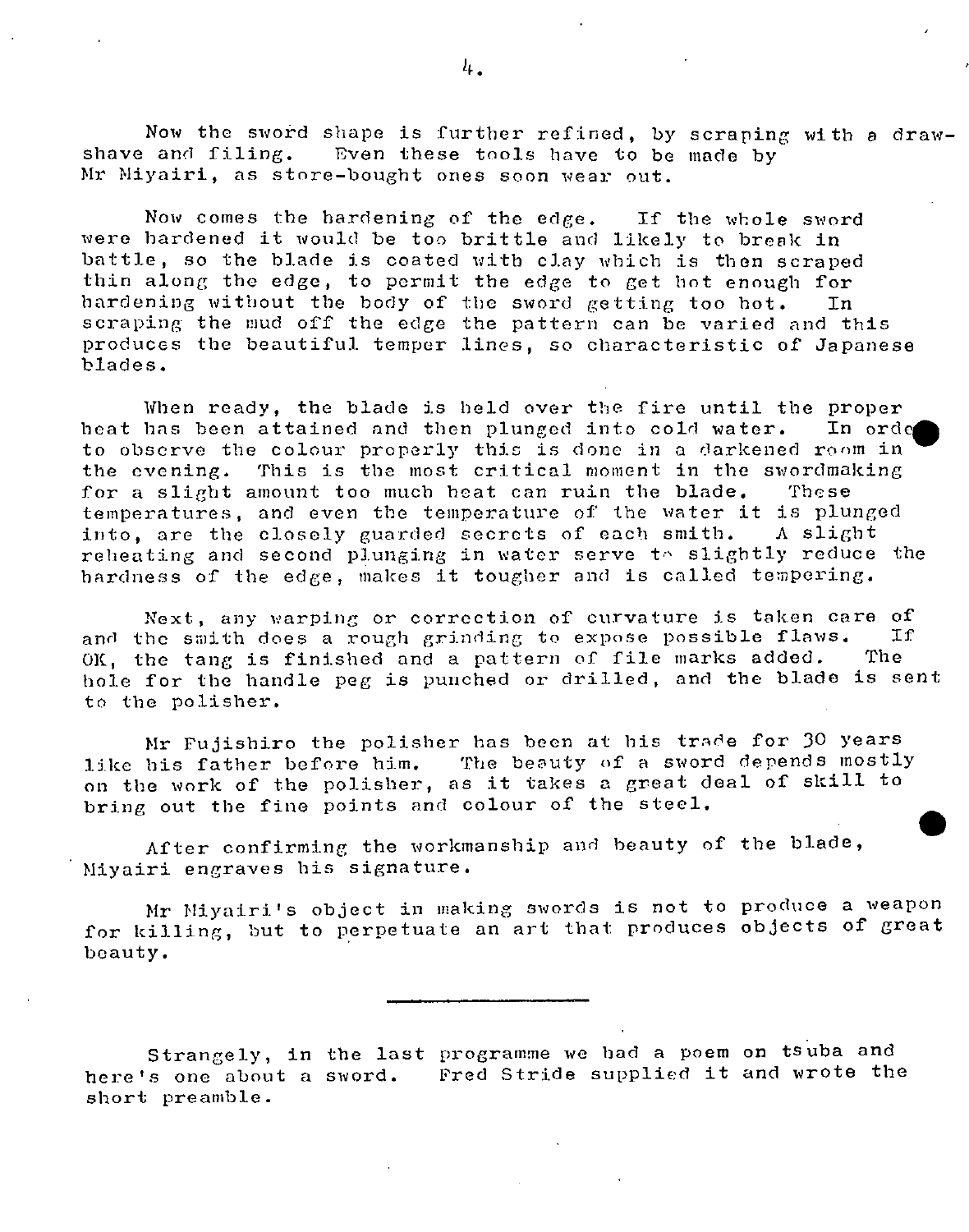Poems about Japanese swords in the English Language are rare. When one is by a Nobel prize winning poet, W.B. Yeats, it is of great interest. Presumably Yeats was given the sword by Sato-Presumably Yeats was given the sword by Sato-san in the late  $1920$ 's, as far as I am able to deduce.  $A.S.$ 

## MY TABLE

Two heavy trestles and a board, Where Sato's gift, a changeless sword, By pen and paper lies, That it may moralise My days out of their aimlessness. A hit of an embroidered dress Covers its wooden sheath. Chaucer had not drawn a breath When it was forged. In Sato's house, Curved like a new moon, moon luminous It lay for five hundred years. Yet, if no change appears No moon, only an aching heart Conceives a changeless work of art. Our learned men have urged That when and where 'twas forged. A marvellous accomplishment, In printing or in pottery, went From father unto son And through the centuries ran And seemed unchanging like the sword. Soul's beauty being most adored, Men and their business took The soul's unchanging look; For the most rich inheritor Knowing that none would pass Heaven's door That loved inferior art Had such an aching heart That he, although a country's talk For silken clothes and stately walk Had working wits, it seems Juno's peacock screamed.

In order to help some of our newer members to understand hnw styles developed, I have written the following on one of the five major schools of the Koto period, the Soshu-den. My thanks to Alan Bale who gave it the once over and added a few extra bits.

## The Development of Soshu-den

The Soshu-den was one of the faraous Gokaden (five schools) of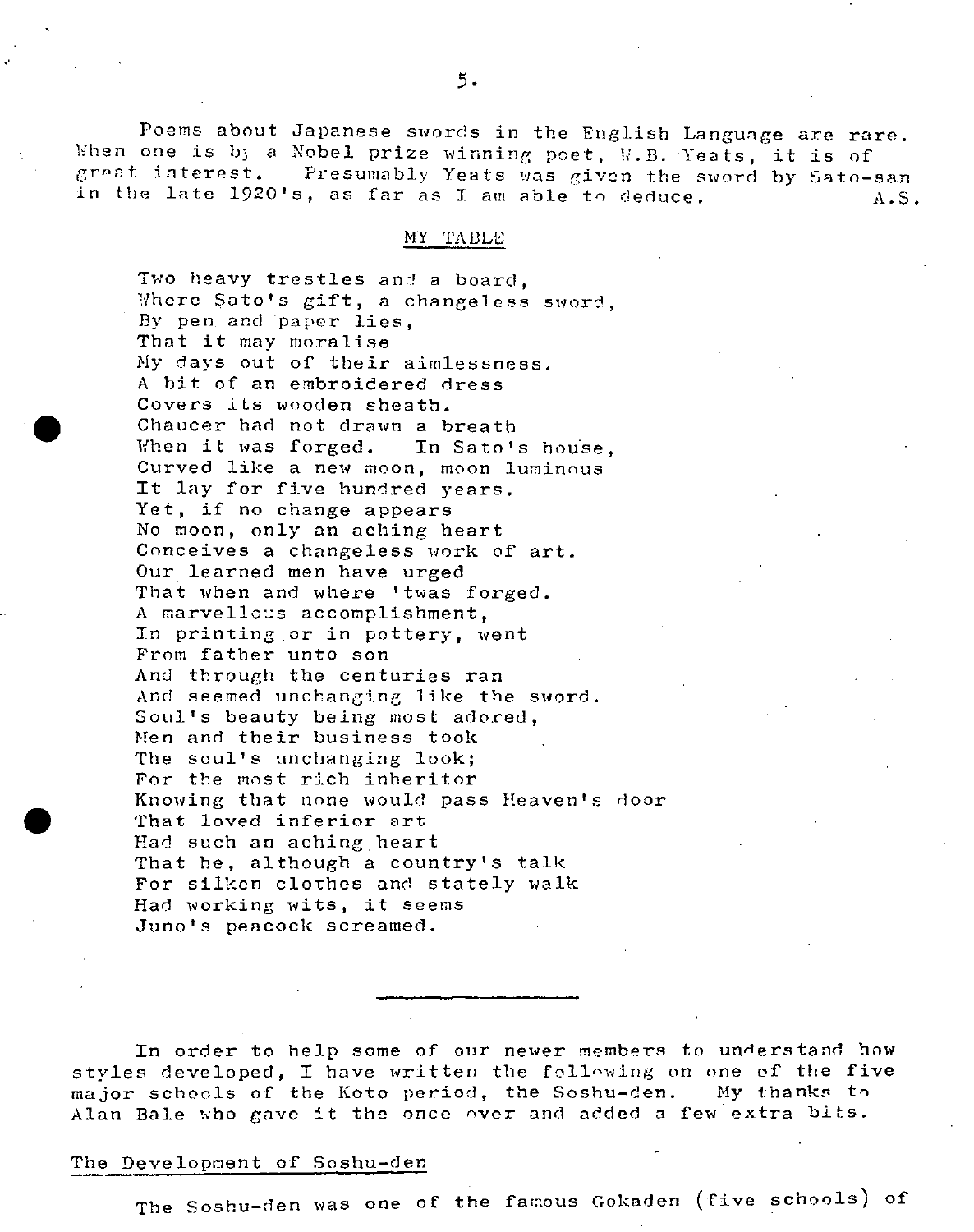the Koto period. I thought it might be of interest to make a few notes on some of the smiths. Vhat follows may be a little sketchy, I am afraid.

Blades of the mid-Kamakuraperiod, of the type called Ikubizaki-tachi had a short stout point with a groove running up past the yokote line  $(fig 1)$ . They had "Niku" or meat  $(fig 2)$ , that is to say thickness of the blade above the edge; it is said that these blades, when used against the leather armour of the mongol invaders in 1280, did not cut well. The Soshu-den blades that developed as a direct result of this had a wider mihaba, thinner Kasare and lacked "Niku"  $(fig 3)$ . They were of a more complex construction and had a longer kissahi, all features of which enabled them to cut better  $\text{fig } 4$ . The longer Kissaki (point) meant that if the blade chipped it could be reshaped whereas on the Ikubizakitachi chips usually went through the hardened edge of the boshi.

Kunimitsu is attributed with founding the school. The only lead to the standard and the standard and the standard me<br>Rexamples of his work are dated between 1293 and 1321. Most known examples of his work are dated between 1293 and 1321. examples are of short swords, of superb quality displaying incredible skill in the workmanship and the few long swords are of equal, if not superior quality.

All his blades have a surface grain of dense mokume mixed with fine lines forming straight or wavy parallel layers. His temper lines are of suguha or chu suguha, and all display both kinsiji and sunegashi in abundance.

Born in 1250 and living until 1312, he lived at Kamakura in Sagami province. His personal name was Shintogo and his blades were signed simply Kunimitsu. The Soshu style was further developed by his very able.student, Yukimitsu.

Yukimitsu blades, understandably showed great similarity to Shintogo Kunimitsu, although as well as suguha and chu suguha, there are also examples of his work with midare and hitaswa. All **•**  his signed works known to exist are tanto, and the one in the Compton catalogue is of finely grained itame-hada with thick ji-nie,<br>and abounds with Yo and Kinsuji. Apparently it is difficult in and abounds with Yo and Kinsuji. many cases to tell the difference between some Yukimitsu blades and those of Yamoto-den. One clear difference is the presence of some amount of straight grain, somewhere along the ji-gane, on Yamoto blades.

Known as Goro Nyodo Yukimitsu, he was born in 1199 and died in 1280 although he is sometimes dated to the early 14th century, which seems more likely. He signed his blades "Soshu Kamakura<br>(NO) Ju Yukimitsu", or simply just "Yukimitsu". He was the father (NO) Ju Yukimitsu", or simply just "Yukimitsu".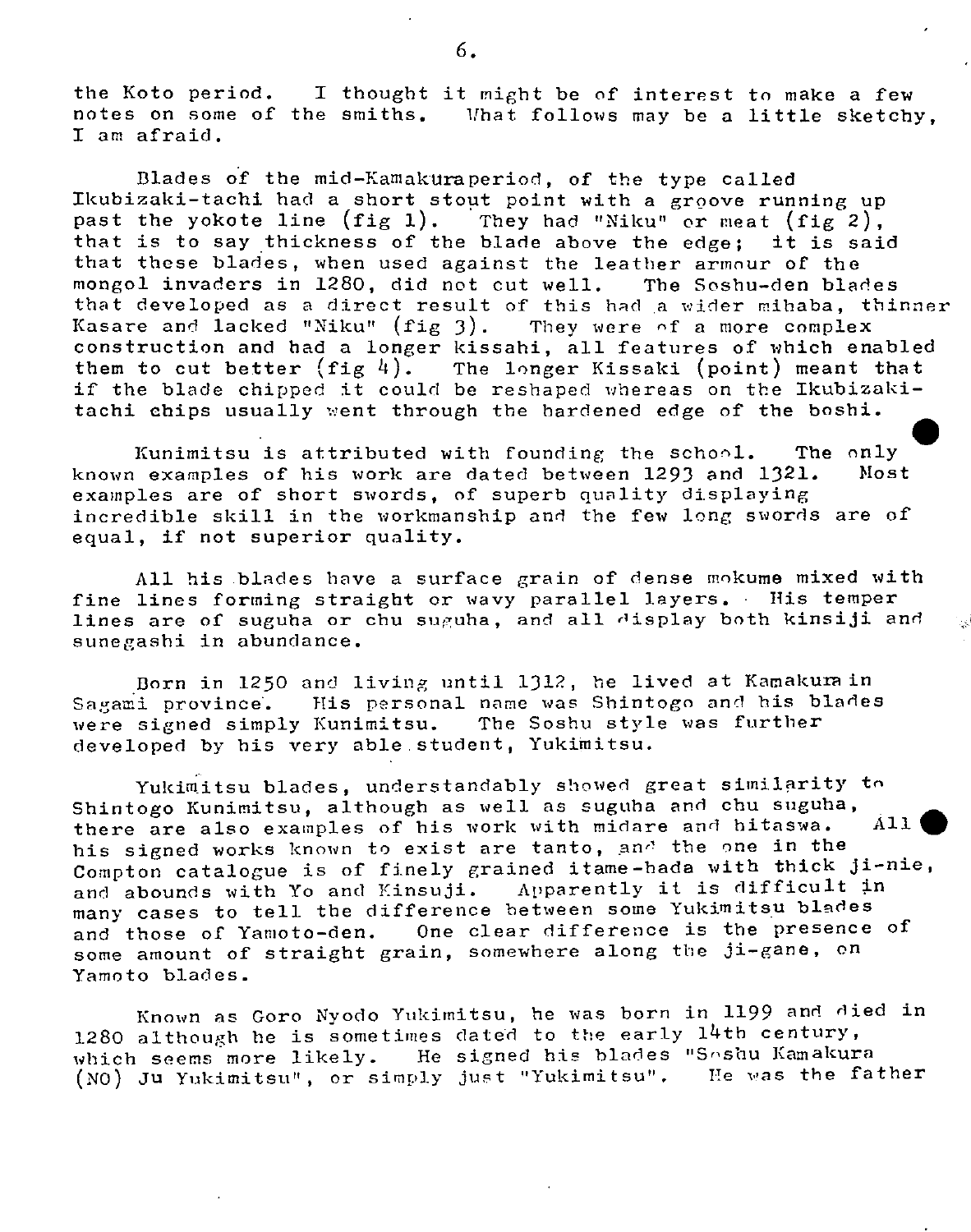of possibly the most famous smith of all time, Masamune.

Masamune learned his art from both his father and Shintogo Kunimitsu. He is first mentioned in a book called Kiani Mei-<br>zukushi in 1381. The vast majority of his authertic works The vast majority of his authentic works are unsigned as Soshu blades were nearly always "Chumon-uchi" that is made to special order. There were as many factories in<br>Sagami as there were in the late Muromachi period in Bizen Mino as there were in the late Nuromachi period in Bizen, Mino and other provinces. As blades made by an officially employed swordsmith were usually not signed (as in the case of the Senju-in smiths of Yamato who worked for large temples) it has been suggested that Masamune worked for the Kamakura government and that is why his blades are not signed. Masamune's long blades were generally slender with small kissaki. It was left to his brilliant pupil Sadamune to develop the typical Soshu style of broad blade and long kissaki, which leads us onto the famous Masamune-jutetsu or<br>ten pupils of Masamune. They were supposedly taught by both They were supposedly taught by both Masaniune and Sadamune and were:-

RAI KUNISUGU of Yamashiro (1270-1347) grandson of Rai Kuniyuki. HASABE KUNISHIGE of Yamashiro (1270-1347) KINJU (KANESHIGE) of Mino (1232-1322) KANTMITSU of Bizen, son of Osafune Kagemitsu (1280-1358) SHIDZU KANEUJI of Mino but originally of Yamoto (1284-1344) GO YOSHIHIRO of Etchu (1299-1325) NAOTSUNA of Iwami (1280-1348)  $CHOGT$  (NAGAYOSHI) of Bizen (1288-1370)  $SA$  of Chikuzen, son of Jitsua and grandson of Sairen (1277-1356) SAYEKI NORISHIGE of Etchu.

Sadamune was by far the most outstanding of all Masamune's pupils and he in turn had three outstanding pupils (Sadamune no santetsu). Most of the above smiths formed 'schools' of their own.

Another smith of Soshu-den was Norishige. He lived in Etchu province at the end of the Kamakura period, and studied under the founder Shintogo Kunimitsu. The school predominates in tanto, and Norishige made some particularly good pieces. His style is characterised by his peculiar jigane, which contains abundant chikei, which resembles pine tree bark. It is so unique to Norishige that it is known as Norishige's matsu-kawa-hada (pine-tree bark damask). His blades also have a marked uchi-zori (reverse bend towards the cutting edge) and a sharply pointed kissaki. This shape is known

7.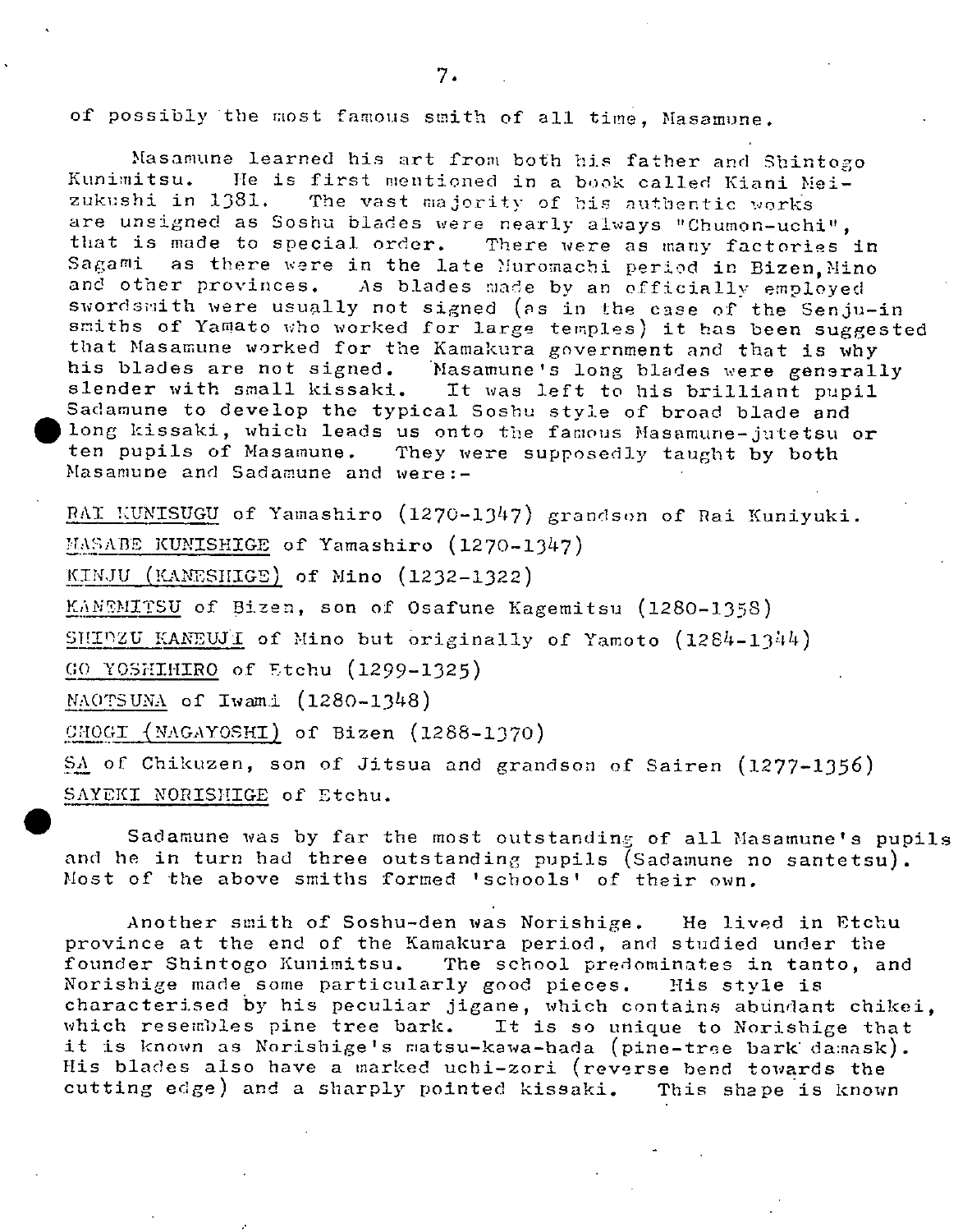as takenoko-zori (bamboo sprout-shaped curve) and is found exclusively on Norishige's blades, so if you are lucky enough to come across one you should have little trouble in identifying it!

These are just a few of the smiths of Soshu-den, which carried right on into the Shinto period. The schools of Nasamune and the Tayena school were active, as previnusly stated, in the Kaamakura period which was followed by the Yoshino period (1334-1394) in which both SA and Chogi founded schools and the<br>early Seki School made its appearance. The Soshu school early Seki School made its appearance. carried through into the Muramachi period  $(1394-1467)$  and was joined by the Nobukuni and Tegai schools. In the period of joined by the Nobukuni and Tegai schools. internal wars Sengoku-jidai  $(1467-1596)$ , not surprisingly we see a number of new schools starting. Working in the Soshu style were the schools of Shimada, Shitahara, Fuyuhiro, Seki, Hiroyoshi and of course, Soshu. After this, with the advent of the Shinto period, they began in loose their inr'ividual characteristics of the Gokaden, and apart from periodic attempts to revive the styles, they were lost forever.

CGES.

(see article "Interview with Four Japanese Sword Experts" for further details of Nasamune-jitetsu).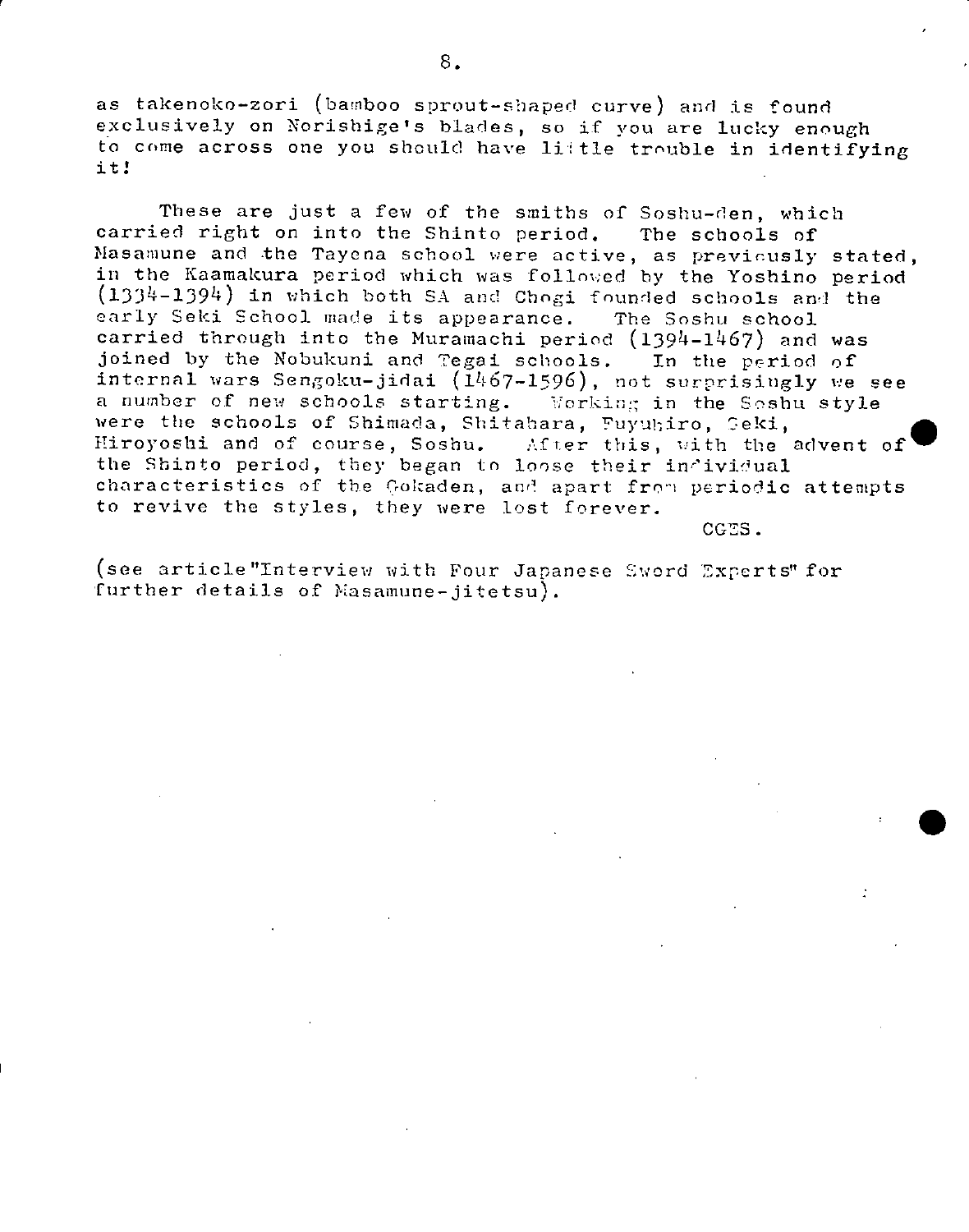

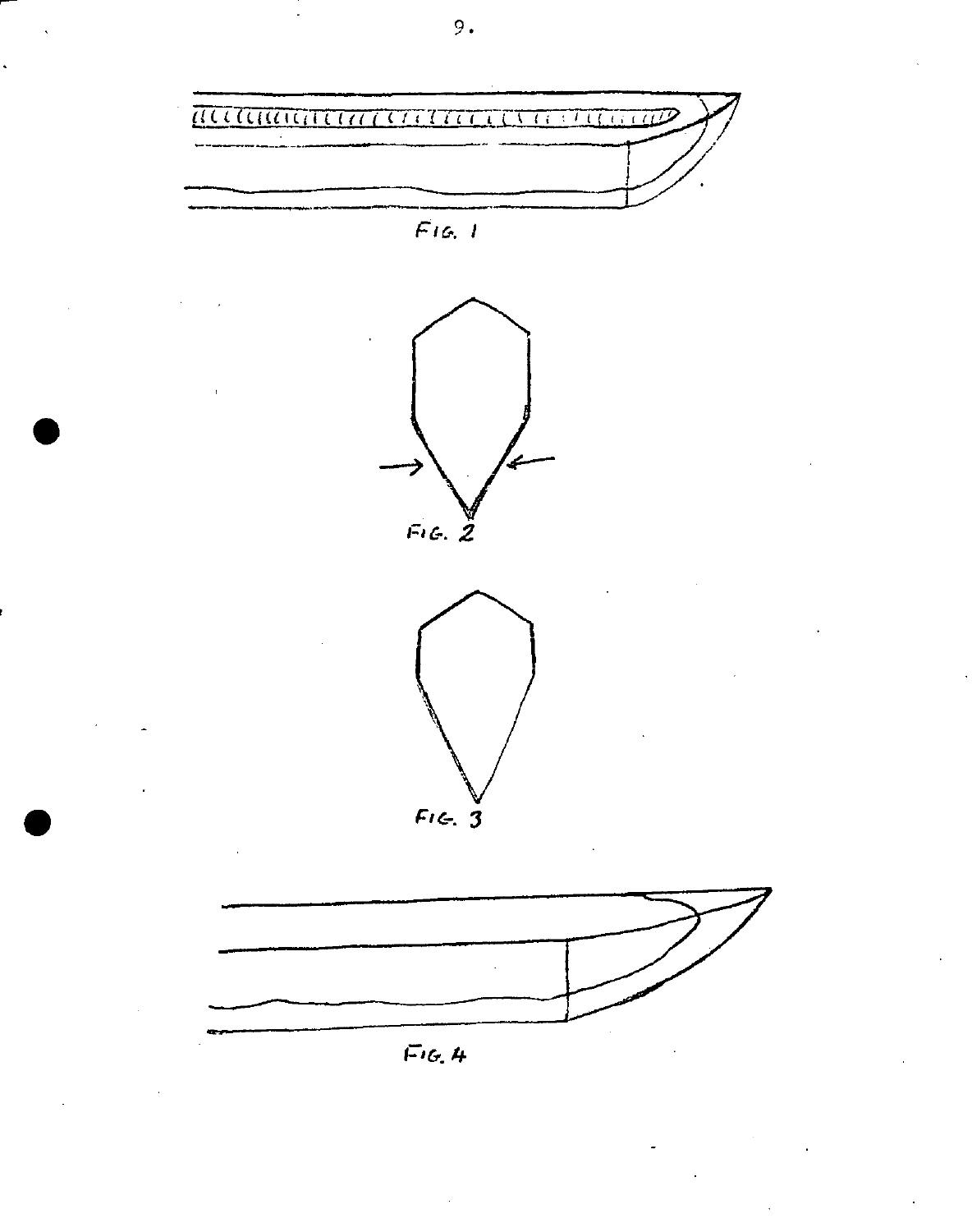Fred Stride has passed on the following newspaper clippings from the English language paper, the Japan Times. They are from the pre war period, when the militarists were endeavouring to instill martial spirit in the populace and revive the old samurai virtues. The Japan Times was a government sponsored paper and, as such, was always suspect of being a propoganda vehicle. The first two articles refer to the sword society that was founded at the Yasukuni shrine, first its conception and secondly the opening ceremony (also see programme  $92$ , article entitled YASUNORI).

# SWORD LOVERS TO BUiLD OLD WORKSHOP AT KUDAN

War Minister Is Leading Figure in Movement for Revival of

# National Art

With the object of reviving the art of Japanese sword manufacture in the classic manner, a swordsmith's workshep is to be erected in the compounds of the Yasukuni Military Shrine. Kudan, Kojimachi, in the near future. it is reported by the Nichi Nichi. The undertaking will cost ¥300.090. which already has been subscribed by Mrs. Mitani.a wealthy widow in Kanda. and a few other interested persons. • Together with the building of the workshop, an organization to be known. as the Nihonto Tanrenkai or the Japan Sword Welding and Tempering Society. is expected to be formed, with military leaders as its nucleus, including the<br>War Minister, Lieutenant-General Lieutenant-General Sadao Araki.

The manufacture of swords is expected to be carried on regularly and for this purpose the society, among others, will engage the services of Mr. Teiji Tsukiyama and Mr. Toshihiro Miyagechi. both well-known swordsmiths belonging to the elecsical school. Mr. Tsukiyama, is a resident of Osaka. and belongs to a family of swordmakers, which is said to date back over 1,000 years.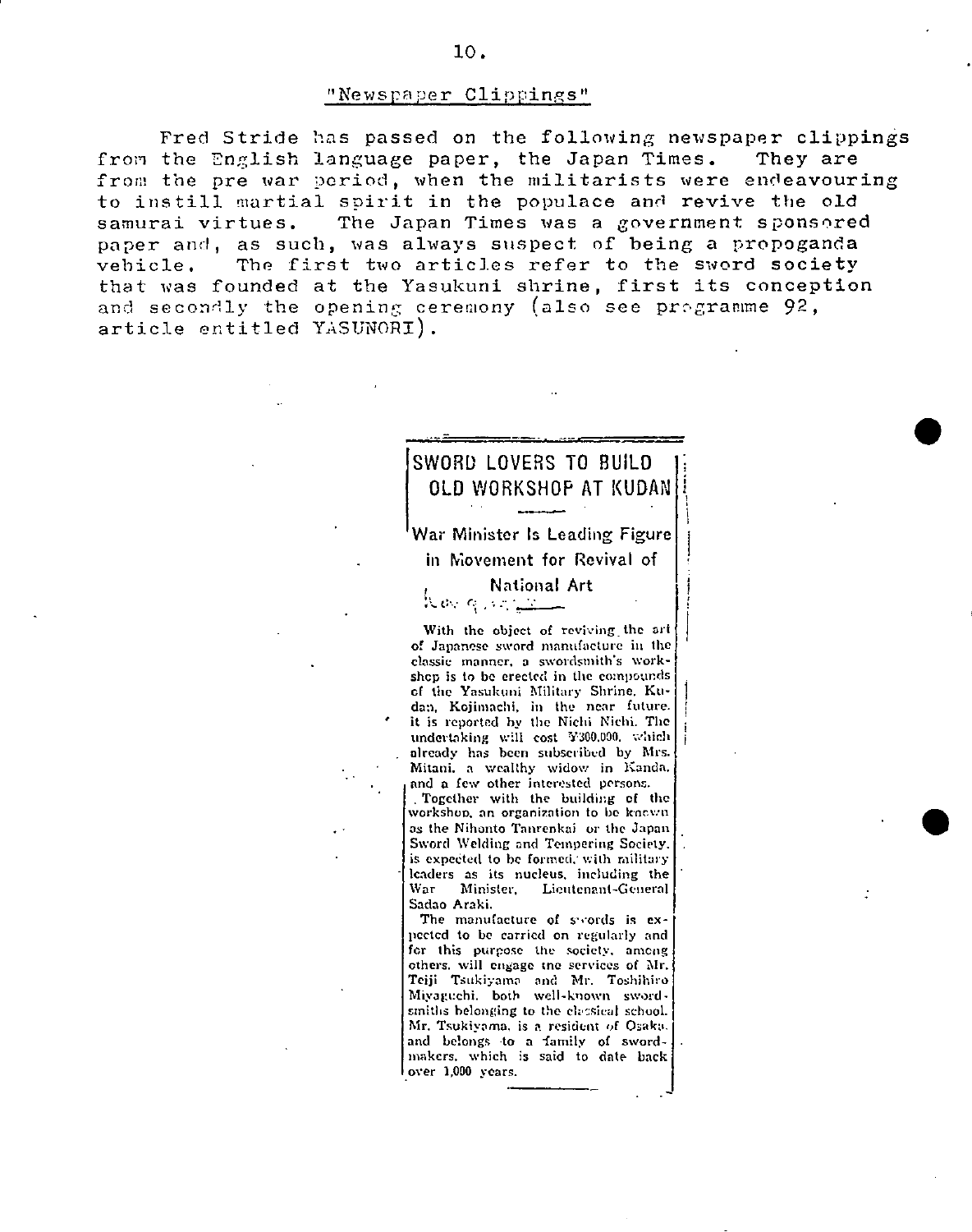# 智術 涨價值值 Dedication of Ancient-Style Shop at Military Shrine Is Impressive Affair **ARTISANS** ARE INSTALLED Impressive Rites Mark Seating of Masters and Their Disciples Before Altar Establishment of the ancient art of the sword smith in the compound of Yasukuni Shrinc atop Kudan hill was marked yesterday by the attendance of more than 60 army dignitaries nad other notables at the dedication of an ancient-style structure according to Shinto rites. In ceremonies taking place before the entrance to the building, the chief priest of the military shrine read an announcement of the opening of the unusual shop for the weking of Japanese swords after the olden fashion. There was a purification ceremony, offerings were placed on the altar, and a ceremony symbolical of the actual start of sword-welding there was held. Fart of the money used in creeting the structure, which has a roof of copper plates, came from Mrs. Takeko Komine, widow of a wealthy lacquer dealer in Kanda. She contributed YI,-600,000 to the ermy and navy in accordance with the will of her husband. In a setting of large sacred trees de-

corated with paper strips of five different colors, War Minister Araki introduced Mr. Toshihiro Miyaguchi, 37, and Mr. Tokutaro Kajiyama, 53. well known masters in Japanese sword weiding, and conferred professional names on them, Mr. Miyaguchi receiving the mane of "Yasuhiro," and Mr. Kajiyama the nam = of "Yasutoku."

The masters were seated before the altar as the ceremonies began. Their four disciples were led into the place by Rear Admiral Koizumi and geated beside their masters. All the sword smiths were dressed in traditional costumes,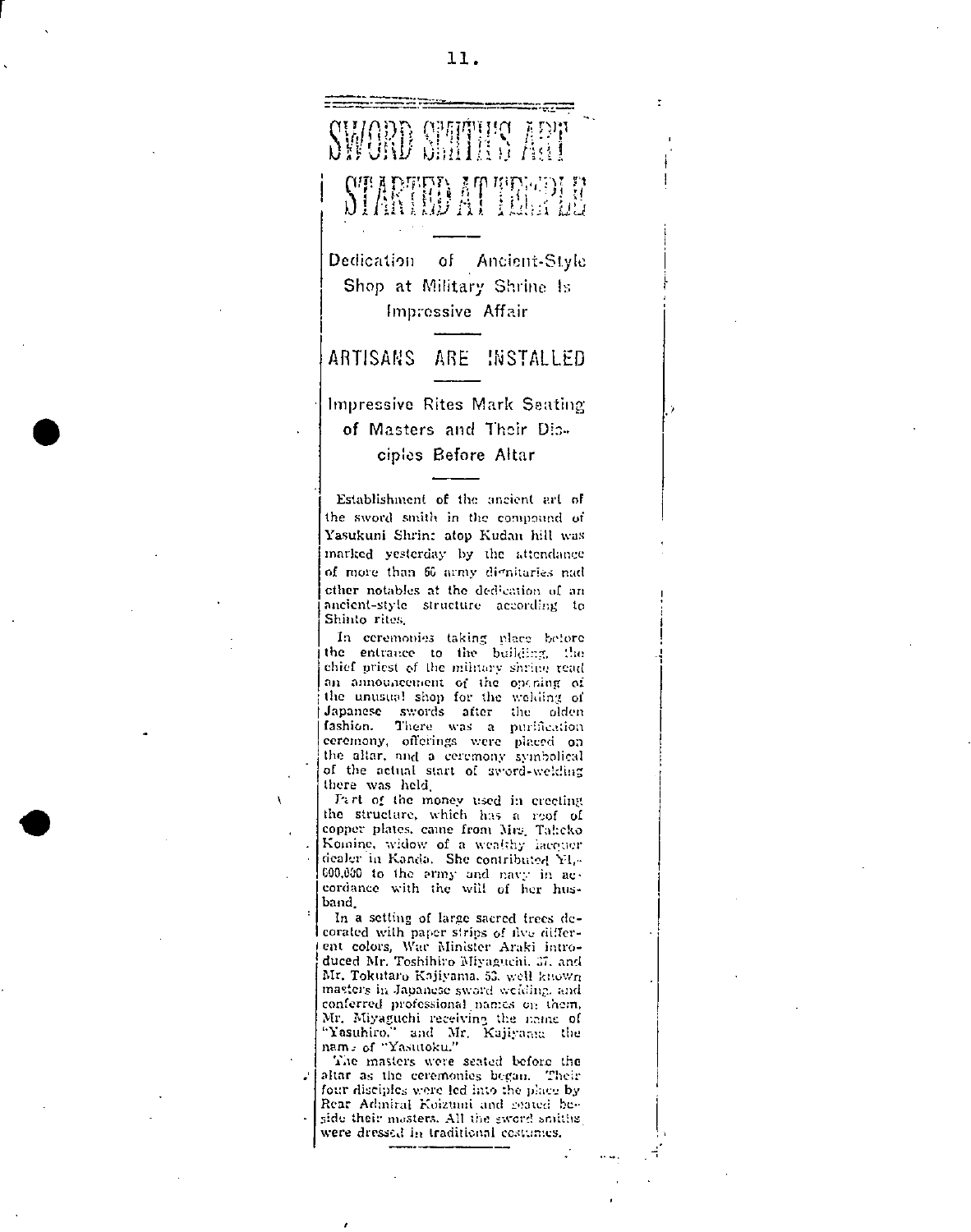I think the following article is talking about a smith who worked through from Meiji period. He normally signed bis works "Mino Seki ju nin Watanube Kanenaga" and is listed in Hawleys KA 821 c.

# SWORD-MAKER OF SAKI

#### By MARTIN S. HAYDEN

/ In a little town lives an old man whose name has been almost forgotten in the glory of his title, a title handed down through the centuries. - Sixty-five years ago his father named him Watamabe Konenaga, but the name is known by but few today. To residents of other parts of Japanand to the few foreign travelets who visit his home he is "The Swordmaker of Saki:" to the residents of this Hile half-urban, balf agricultural city he is "The Master."

To the Japanese the sword borders on the sacred. With an ancient mirror and a leweled necklace, it is oneof the three imperial treasures which are hunded to a Japanese Emperor upon his ascent to the throne. The mirror is symbolic of the fact that nothing can be hidden from the ruler's eyes. The necklace was once cowned by the Goddess of the Sun iand is emblematic of the fact that from her the ruler of Japan traces his descent. The sword is the symbol of the power of the Emperor over foreign foes.

The Japanese maintain that then swords are the finest in the world-The ancient feudal warriors regarded their swords much as did the famed knights of King Arthur's warriors who rose to power on the strength of their weapens and sank to obseurity when their swords were stolen.

The most renowned of the Japanese sword makers was Mogoroku of Saki, who lived 450 years ago. Magoroku had two assistants, and when he died he passed his title to one of them, who became known in Sakl as "The Master," and who in turn trained a young man to take his place. So the art lived on.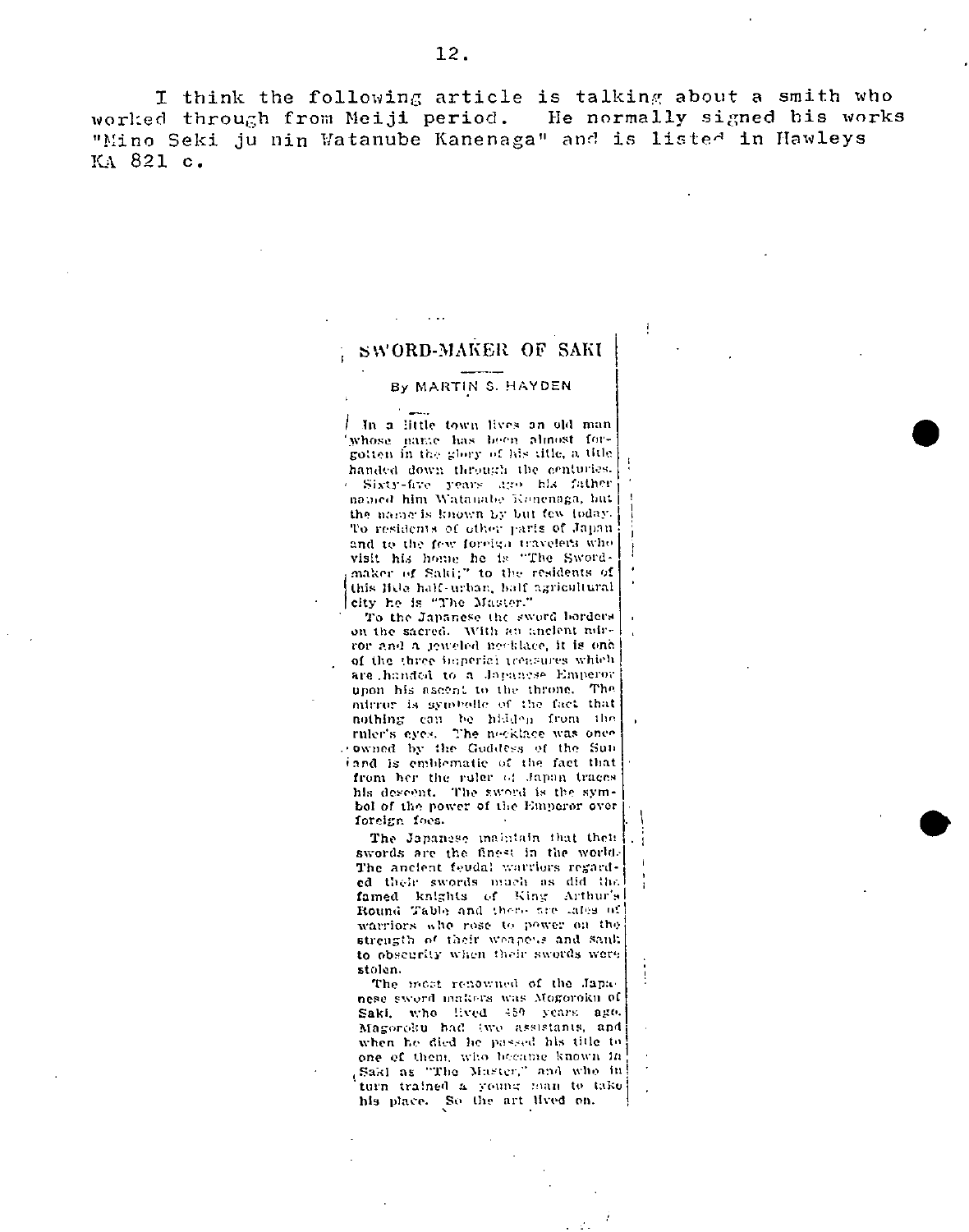\Vatanabe Nane, 't'''Vlte Master" of today. lives in a house which is, if anything, a little less pretentious than the homes of his neighbors. His assistant explains that he could be rich, but that, the old man consider,, himself an artist and attaches a sentimental value to his products.

None)' In itself cannot buy his swords. Many times he has turneo!  $\lambda$  away prospect; e customers with  $\lambda$ money because he regarded them as unworthy of possessing a Saki sword. To others, penulless but worthy, he has often presented respet".

The visitor entering the workshop of "The Master" removes his shoes and dons grass slippers, for although 'the floor is earthen, it is the inner sanctum of "The Master" and must not be soiled.

Chairs are brought and the visitors are seated in a half circle around! the furnace. when they are seated. a signal is given that they must rise and "The Master" enters, followed! by his nsslslants,

\Vataoahe Kanenaga. at 65 is a shriveled little man. For this ceremony Of to, ging a new blade he is dressed in a flowIng white linen robe marked with red on the sleeves and fastened In front with a red cord and tassels. On his forehead is a little boxlike wicker hat held by cord in the back. He carries a small hammer.

His assistants are alre in white and wear tall, peaked caps of lacquered wIcker. On their feet are white socks and they carry sledge hammers. As "The Master" crouc'ncs before the fire, they stand at rigid attention.

With an old hand bellows "The Master" awakens the smoldering fire and he ps charcoal upon it. Then he inserts a piece of steel about as big as lifs two hands and covers it first with fine sand and then with burning coals. Finally, he draws the. steel forth with a pair of tongs and : places it on the anvil before him.

"The Master" strikes the first blow with his small hammer. Then the senior of his two assistants bring his sledge down and then the younger. The motion assumes a noisy rhythm -first the clink of the hammer, then the crash of the two sledges, then the hammer again. It continues until '''The Master'' signals that the iron is cold and inserts it once more into the sand and coals. Then the process is repealed.

For perhaps half an hour the writer and the other visitors watched the heating and pounding. They saw the lump of metal gradually flattened and then turned on its side and flattened again. A young Japanese who started to light a cigarette drew for his irreverence a nudge from his (of in) irreverties a angue from his<br>companion, and injured looks, from<br>"The Moster's" assistants. Finally "The Master" placed the piece of ienten metal in the corner and led iis visitors cutside.

Through an interpreter he explain-4 to the foreigner that he and Lis

assistants would work at the force. for ten more days on this new blade, pounding It an'l heating it. After this the manual labor of the assistants would be done and they would hecome students, sitting at "The Master's' feet as he ground anu p0! ished the blade. It is In this tedious work that the secret of Japanese sword making lies, and only "The Master" fully understands it.

It is a perfect system, and such a student as the Saki "Master," by employing It, is able to produce, one perfect blade in every hundred tries. This goes to an honored man who has won his admiration (cf whom) Adolf Hitler was one). Out of the remaining ninety-nine, about ten are, as a rule, describable in "The Master's" opinion as "Cood blades," and from these the sword collectors make their selection, often plying as high as 41900. The rest ''Tue Master" considers unworthy to go forth as examples of his creftsman-&tip.

13.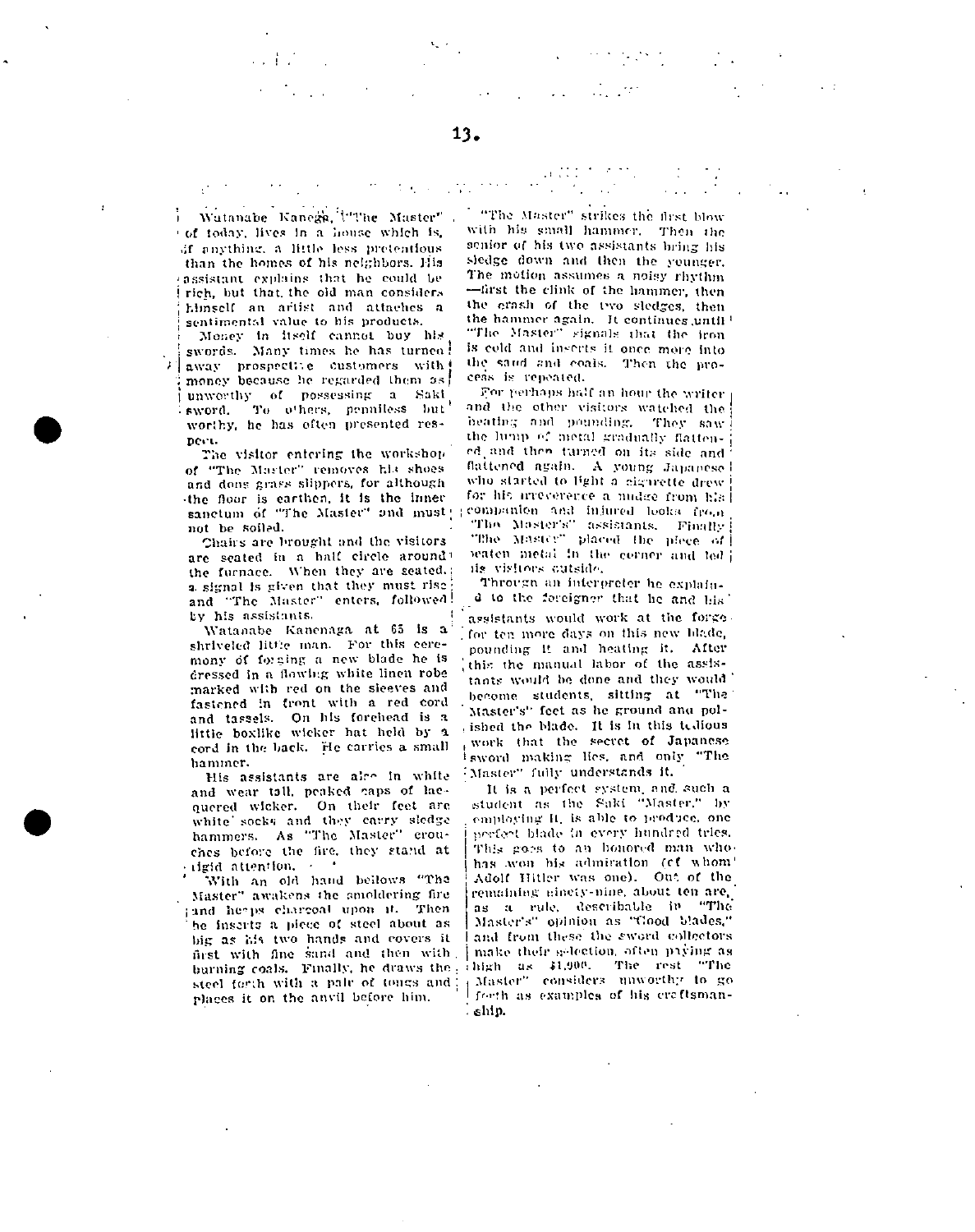I think in the above article (written by an American) that for the town of Saki, your should read Seki, and the Mogoroku swordsmith referred to is probably the sho-dai (1st generation) If my memory serves me right, this was his fore-name, Kanemoto. and this just about ties up with the "4"0 years ago" bit.

How often have we looked in an old loft or cupboard, knowing the impossible odds, but just hoping that if not a national treasure, at least a clean shown blade would be there, just waiting to be "liberated" by us? Well the following piece illustrates that it has happened, albeit in Japan. It would appear that the writer is under the impression that Osafune is a smith's name, however I will not censor or speculate:-

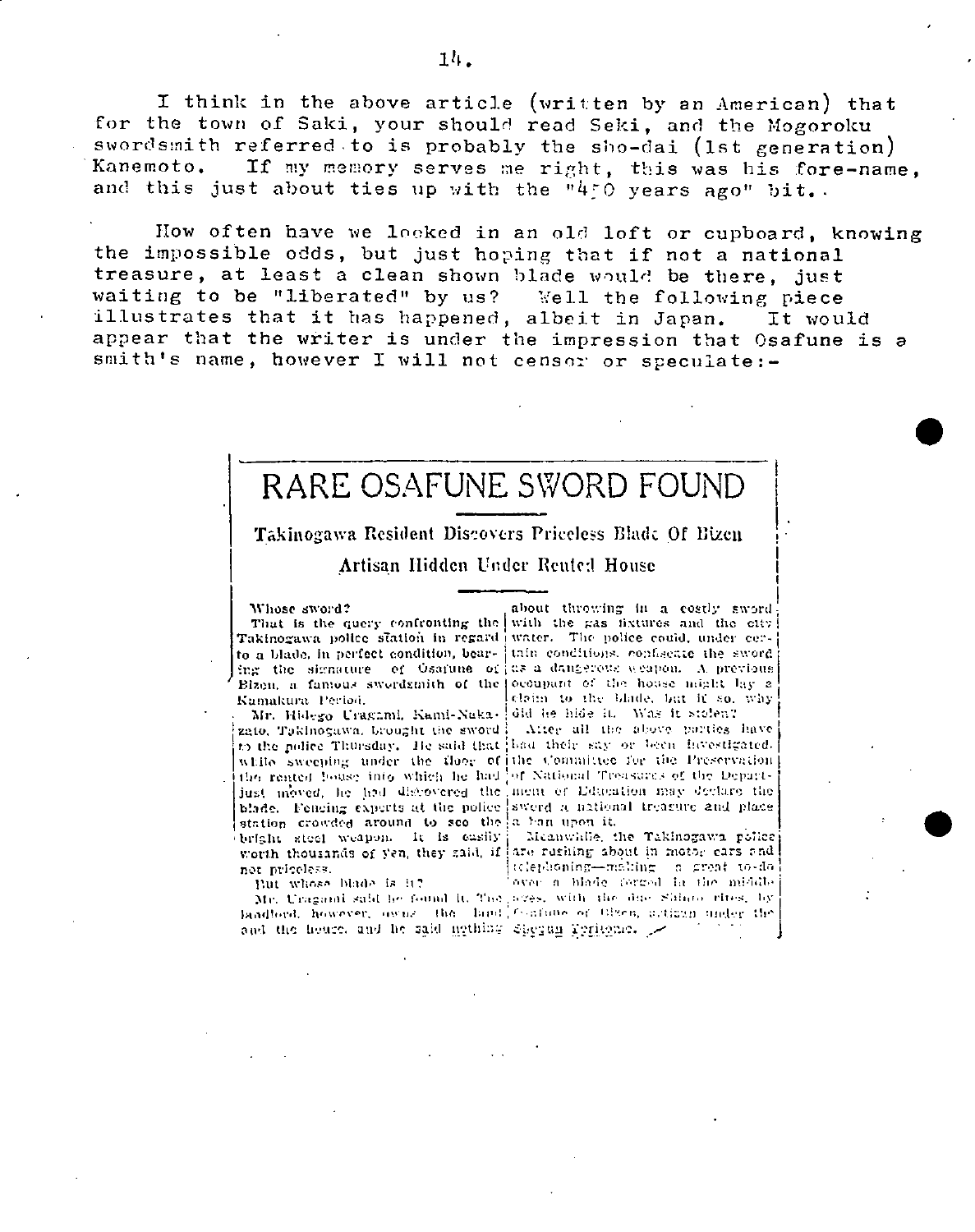It seems that this newspaper runs regular articles under the general heading of 'Tales of Japanese Swords'. Here are a few examples:-

## "Rosary-hanger"

Priest Nichlren, the founder of the Nichiren sect of Japon's Buddhism. went to the province of Kai, on his way to Mt. Minobu, in the fifthmonth (May), 1274. The had a devoted admirer in Sanenaga Hakli, who presented the priest with a sword, 2 ft. 7.7 in. long, made by Tsunetsugu Aoye. Generally speaking, no Buddhist priests wore a sword, but Priest Nichiren was so pleased with this sword, that he carried it, under his black robe of Buddhism, on his pilgrimages, his favorite rosary often |hanging from its hilt.

Upon his death, which took place at Ikegami, Tokyo, in 1232, the sword was kept as a treasure of the Kuonil Temple on Mt. Minobu. During the era of Kanel (1624-1643), it is said, Lord Yorinobu Tokugawa of Kil province, sent a swordsmith over to the temple once a year to grind. the sword lest it should become rusty. A few years ago the sword "Rosary-hanger" was specified by the Japanese Government as a nutional treasure.

#### "Hatcho-Nembutsu"

Magolchi Saiga was a brave soldier, who distinguished himself by killing Torii, the lord of the Fushimi castle, when Tokugawa laid siege to the castle in 1600.

Saigo got a new sword, which he wanted to test. One meenlight night he went out looking for a man he could test his sword on. Soon a men! came along the highway, innocently, repeating the Buddhist invocation of Nembursu or chanting "Namu-Amida-Butsu!" Saiga struck at him in what is called "surplice-way," as we call the way of killing a man. from a shoulder slopeway down to the other side of the body. He was sure that his sword can through the body, but the man walked on repeating the same invocation "Namu-Amida-Butsu " over and over again. Salga followed him, till at a corner of the road the man dropped dead. his body parted in two. The many walked for eight cho (cho-about 109) meters) after his body was ent through. Hence the sword was callcd "Hatcho-Nembutsu." " meaning "Chanting the invocation for eight in  $\sim$ ho. $^{\prime\prime}$ 

## The Lady of the Sword

"No ordinary play would do on zuch an occasion," said Tomomori Tairs when the courtiers met together in the first month (January) of 1170 to congratulate the birth of the Emperor Antoku. "We are tired of card-play and fan-play. I have at new ldea."

Tomomori had a large cabinet; apparently empty, brought in by two men and added:

"Here is an apparently empty chest. It contains something in it. I ask all the present to quete a 51syllable poem each indicating what? he or she may think this chest contains. The poem "and not be your original one, but it can be quoted from some poets. The article in the chest shall be given to one who makes a good guess."

Over twenty peens were written on the tanzaku (a piece of paper for writing a poem on) and placed on the chest, and Tomomori read them ene after another.

One lady quoted a poem on cotton from the Mannyoshu, as the chest leoked light. She failed. Another wrote a poem written by Yakamochi Otomo on "yellow-metal" meaning gold. This guess was no better. A third guessed that the chest containel a mirror, but she, too, was a failve. A fourth was a poem on a gem. but the chest contained no genis. In this way did Tomomori read on till he came to a poem, which read in effect something like the following:

> "Over the old cottage, Riding a tiger

Into an abyss.

To kill the shark and dragen; i How I wish I had a sword."

"This porm makes a right guess. Who wrote it" said Tomomorl.

 $\vdash$  A girl of 17 or 18 years stepped out! [ to receive the price of a sword. She! was the diagrater of Koremanne. priest of the Dazal shrine, Kyushu. "Now tell me, my little have" racked the Emperor Takakura, whoil looked with interest at the poeticigaing from behind the Imperial Flind or sereen of bamboo. "What madeli you guess the sword."

"I had a dream last night" the young court-ledy said shyly, "in which I saw a sword decerated with a dragon carved on its hilt."

The young lady was subsequently ! called the Lady of the sword. But in 1185, when the Emperor Antoku went to the bottom of the sea after ; the battle of Dan-no-Uro, she are companied the young emperor in the other existence by-eommitting selfimmolation.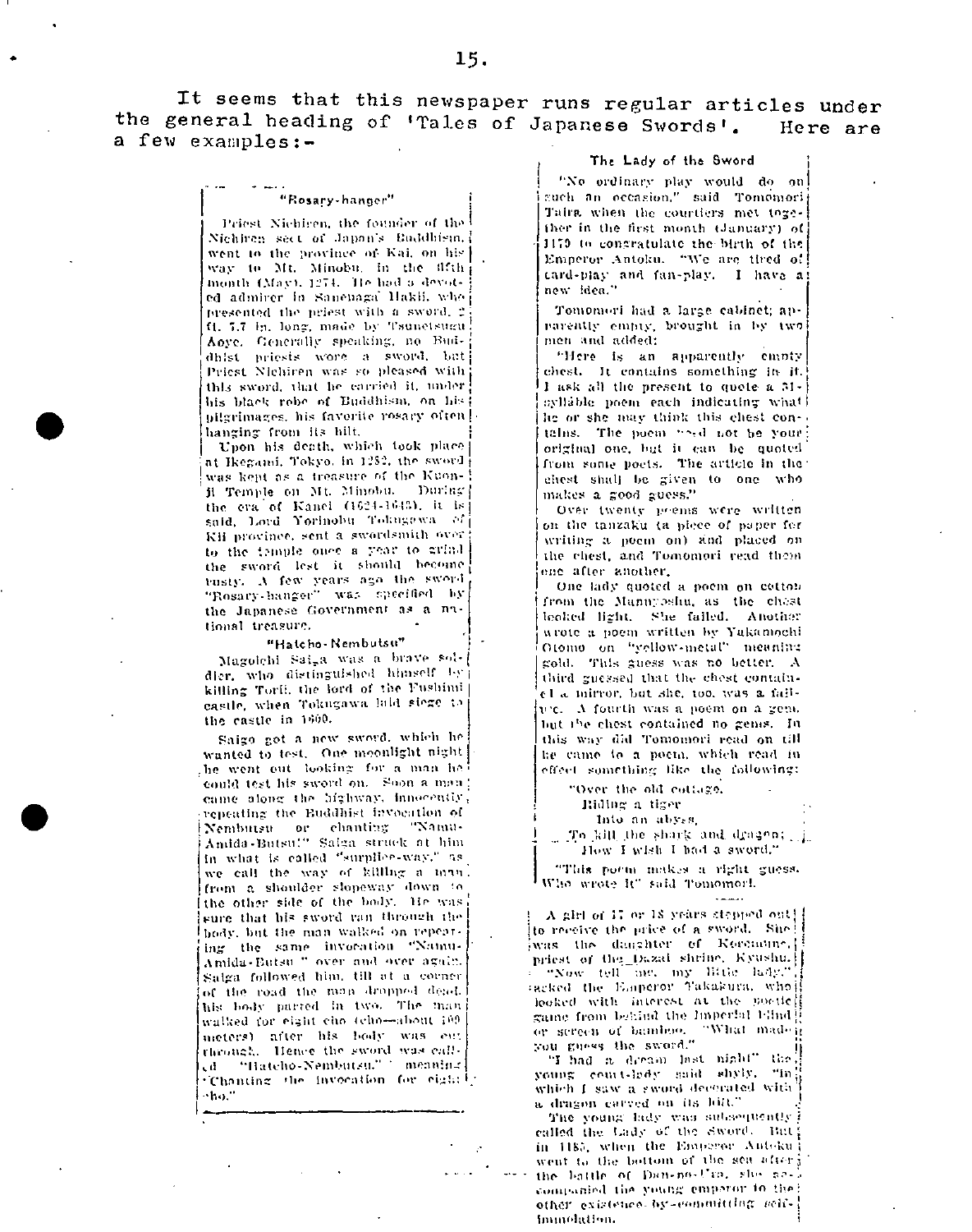"Kanemitsu the bean-cutter" and "Kanemitsu the rifle-cutter"

Kanemitau was a swordchuith who lived in the province of Euch in the<sup>1</sup> thirteenth century. A farmer, why wore one made by him, carried a beof red Indian beans on his back. The long had a small hole, through whis the beans dropped as he walked or so sharp was the aword that ever

bean that touched the Unde while falling was out in two. Hence the sword was called "Kenemitsu the Source of Contractor of Kenshin Uyenigl demanded the sword of the farmer and it, was large presented to Userual.

Uyesugi had another sword also made by Kanemitsu. Darieg the battle of Kawanaka-jima, which was fought between Kenshin Uyesagi and Shingen Takeda in 1547-1561 Upesuzi rode in the enemy's camp and killed with a single blow a gunner who happened to level his rifle at him. It was discovered, to the great surprise of the Kai clan belonging to Shingen Takeda, that Ueysuzi struck the gunner's head off, cutting the barrel of his rifle half through to boot. His sword, which was made by Kanenilsu, the swordsmith, was on this account called "Kancmitsu the rifle-cutter."

#### Fire-Flies"

In the second month (February), 1236, Takauji Ashikaga took refuge in Kyushu, where he was accorded with warm reception at the hands of the local chiefs, excepting Lord Kikuchi, the royalist, who turned a strong front against him. A decisive battle was fought at Tatara between Kikuchi and Ashikaga.

Three brothers of Daiguji (Shinto) priest) of the Aso shrine fought bravely under Kikuchi. It was a losing battle for Kikuchi and the three. forght desperately at a disadvantage. All was well-nigh over with. the three brothers. So the two elder brothers pursuaded the youngest. Korezumi by name, to retreat. The death of the three would have meant, the extinction of their family, and lu our feudal days nothing was regarded a greater disgrace upon a samural than the extinction of his family was. With great reluctance, Kerezumi obeyed. On coming to a quiet place, he took a rest on a. stone, and looked at his swerd, the blade of which, as nickel as a saw. elequently spoke how desperate the. battle. There Korezumi took a nappand in a dream he saw numberless fireflies perching on the nickel blade! of the sweed,-When he awoke, how-

ever, the blade had been all mended. Land Rorezumi attributed the mysteri-

Ĵ,

Ŵ

ous mending of his sword to the protection of the delty of the Aso shrine, of which his fathers had been the priests.

This sword, thich was called "Fire-flies" on account of the incident, was made by Kunitoshi Bal. who died in 1344 at the age of 105 years, and it was specified as a national treasure of Japan a few years  $\mathfrak{u}_c, \mathfrak{v}_c$ 

ko eraza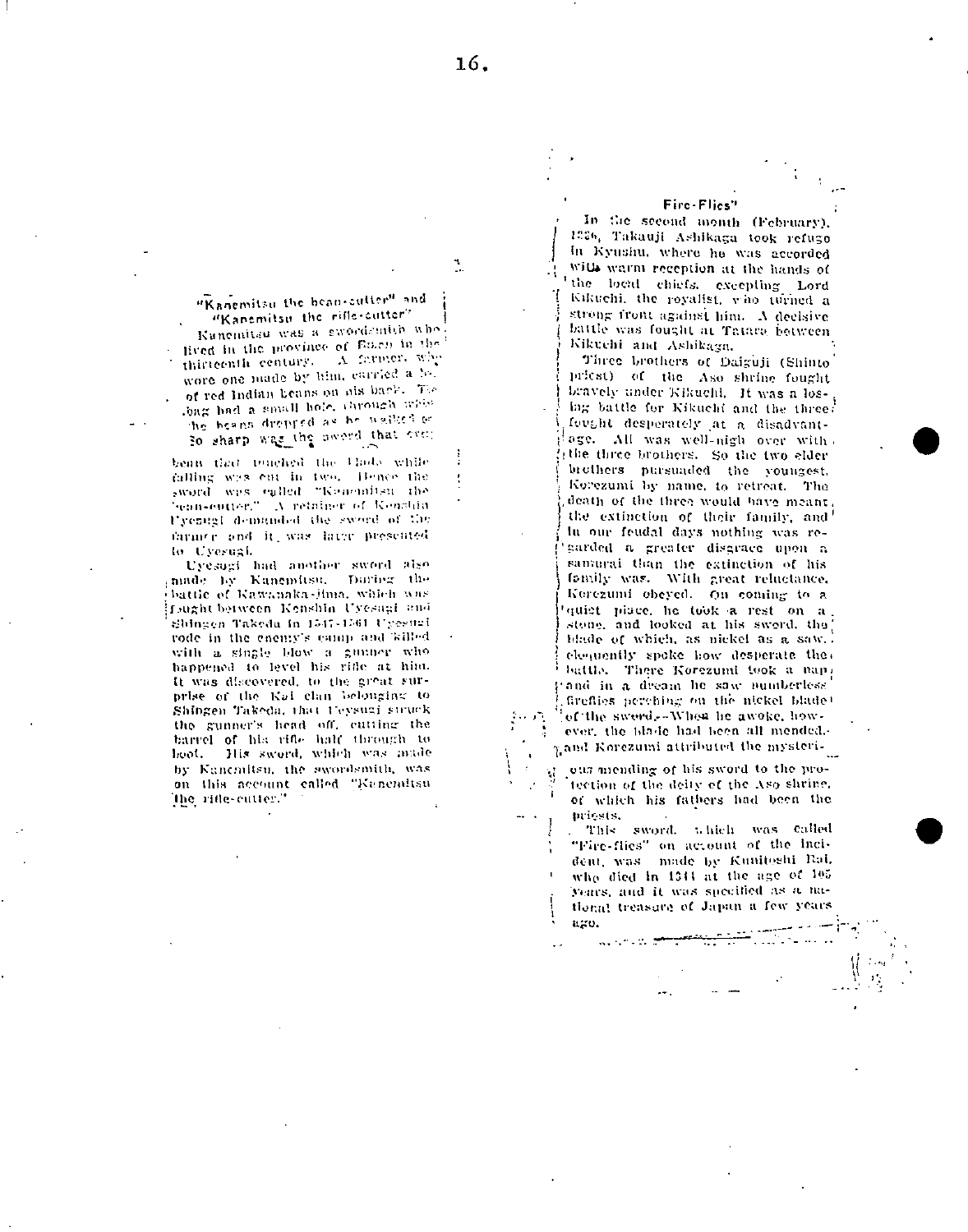# SURF RIDER

Hidetsugu Toyotomi, the ex-Shegun, to his retainers upon his receipt of an order from the Great Taigo, his uncle," condemning him to death. "I have outlived my honour, not hecause 1 hesitate to die, but because I waited for his messenger. Had I killed myself before his arrival, I should have been suspected of taking my own life lest my suspected betrayal might be established. I accept the Shogunate command in order to estabijsh my innocence."

Hidetsugu Toyotomi, suspected of having made a secret plan against Creat Taige, his uncle, had been confined on Mt. Eoya, the Mecca of Japan's Buddhism. Only July 15, 1595, Great Talgo sent Masanori Fukuchima carrying his Shegunate message condemning Hidetsugu to death. Several of his falthful retainers offered to commit self-immolation, but been lost. Hidetsugu discharged all his retainerr, excepting three young pages, who insisted upon accompanying their ill-fated master to death. They were Sanjuro Oka. 18 years old. Shudono, 19 yéars old, and Mansaku Fuwa, 17 years old, and the ex-Shogun handed them three swords called "Yoshimitsu Awadaguchi," "Kuniyothi Awadaguchi" and "Toshiro Shinogi," respectively, with which to commit suicide.

"I am coming soon after you," the ex-Shogun said to the three pages. "Go in neace, all of you."

"Excuse us for going before you" each of the three pages said, "We will prepare the way for your honorable arrival in the other life."

After witnessing the calm self-immolation of the young men, the ex-Shogun took up his sword made by Masamune, the best swordsmith Japan has produced and then turning to Lord Sasabe, he said:

"Now you assist me in my committing suicide."

In Japan harakiri is committed by cutting the front sideways and the kaishakunin or seconder cuts the head of the suicide off. When the ex-Shogun had cut his front sideways, he made a sign by raising his left hand to tell Sasabe to walt And the Hidelsupu cut vertically in allows limed to fall is seen his front, and then cut. and then the most content and then

"I have outlived my henour" said his suicide. Hidetsugu Teyetomi was twenty-eight years old when he killed himself.

> The sword with which Lord Sasabe completed the suicide of the ex-Shoaun Hidetsugu was called "Sorf-rider" (Nami-nori) from an incident which took place at a certain ferry. Two travellers had a quarrel over a trifle. One was a little more reasonable than the other, and did not care to waste his time. So he began to wade across the stream, paying little attention to the angry words of the other, who struck at him from behind. The man, however, waded on for some distance tiil he dropped dead, his hody parting in twe. Hence the name of "surf-rider."

> The three swords with which the pages committed their self-immobation are still preserved as family treasures in the familities of some lecal peers, though "surf-rider" has

 $3.6662$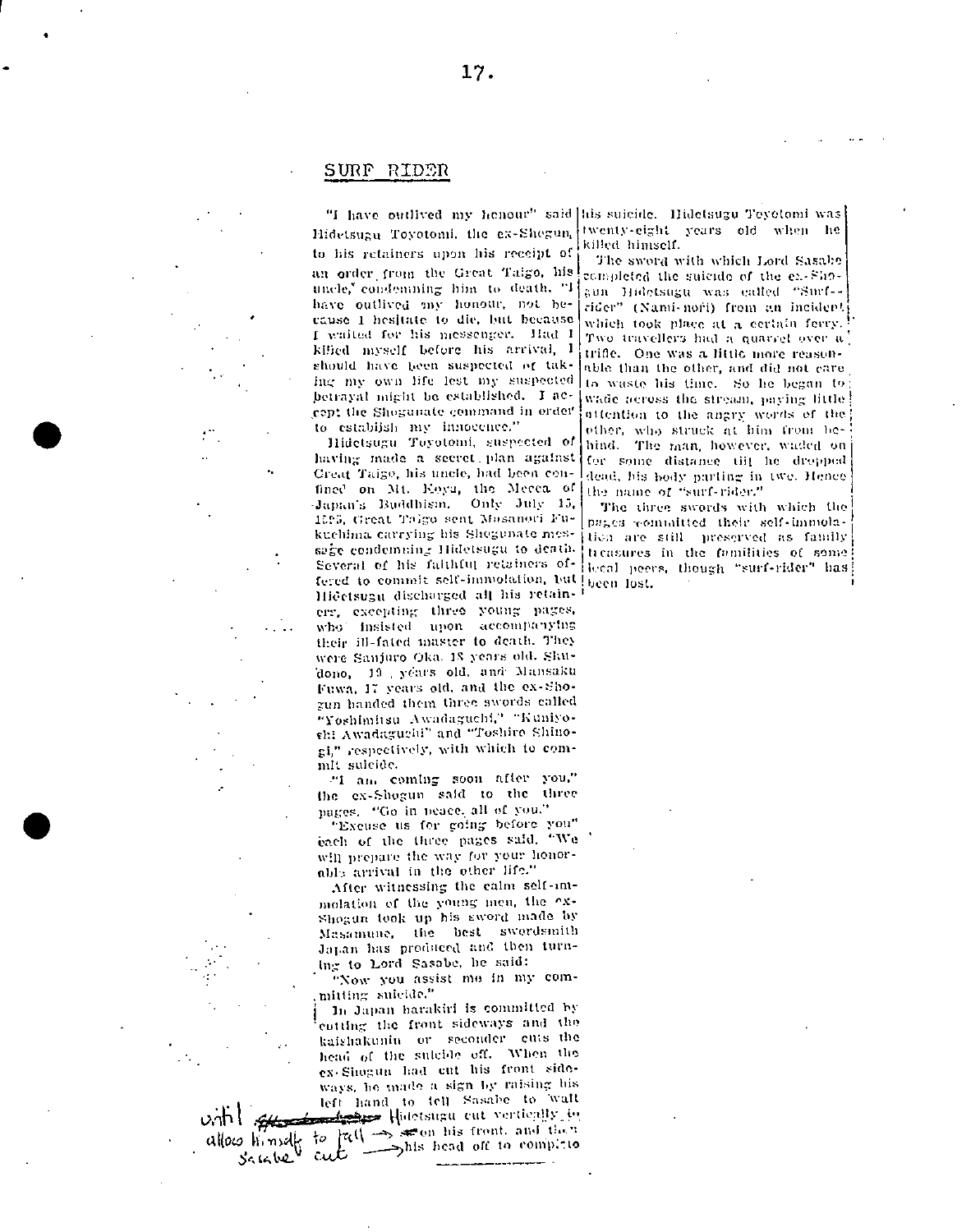## "Muramasa"

The name of "Muramasa" wrought a dread to the family of Tokugawa. Even lyeyasu, the founder of the Tekngawa dynasty, dreaded to hear the name of the sword.

On the fifth of the twelfdi month (December), 1535, Yoshihiro Abe struck at Kipoyasu, grandfather Sf Iveyasu, with a sword made by Muramasa. This was the first time that harm was ever done to the family of Tekugawa by "Muramasa." On the 2th of the third month garded to be more honorable than (March), 1545, Hachiya Iwamatsu, j execution. a trusted retainer of Tokugawa, stole into the bedchamber of Hirotada. father of lyeyasa, and ran his swordthrough the bed-cover to kill him. Iwamatsu acted under cover of drinking and his hand trembled, so that Hirotada escaped with a slight . wound received on his thigh, and

[Iwainatsu was killed on the spot. His swerd, too, proved to be "Mura- $\frac{1}{2}$  mass  $\frac{1}{2}$  =  $\frac{1}{2}$  =  $\frac{1}{2}$  =  $\frac{1}{2}$  =  $\frac{1}{2}$  =  $\frac{1}{2}$  =  $\frac{1}{2}$  $\sim 10$ 

During the slege of the Osaka caztle in 1615, lyeyasv. 'had a narrow' escape when Vu'kimura Sanada Sruck at him and 'the sword Sanada' wire was a "Muramasa."

linguistic offended with Nobuyasu. death. Amakata, a Shogunate attendant, was sent to be the witness and seconder of the "suicide graciously granted" to Nobuyasu, for, to a sumurai of old, suicide was re-

"Amakata" Iyeyasu asked of the witness when he reported on the suicide. "Amakata, tell me how Nobuyasu died."

"Lord Nobuyasu killed himself nobly and admirably."

"But tell me again," Iyeyasu again<br>atked, "what sword you used to complete his suicide."

"Please, my lord, it was Muramasa," Amakata answered innocenth.

"Strange, very strange," Iyeyasu murinured to himself. "My grandfither and father were both wounded with 'Muramasa' and now my own son is killed with 'Muramasa. It was also a 'Muramasa' with which I hurt! myself when a youngster."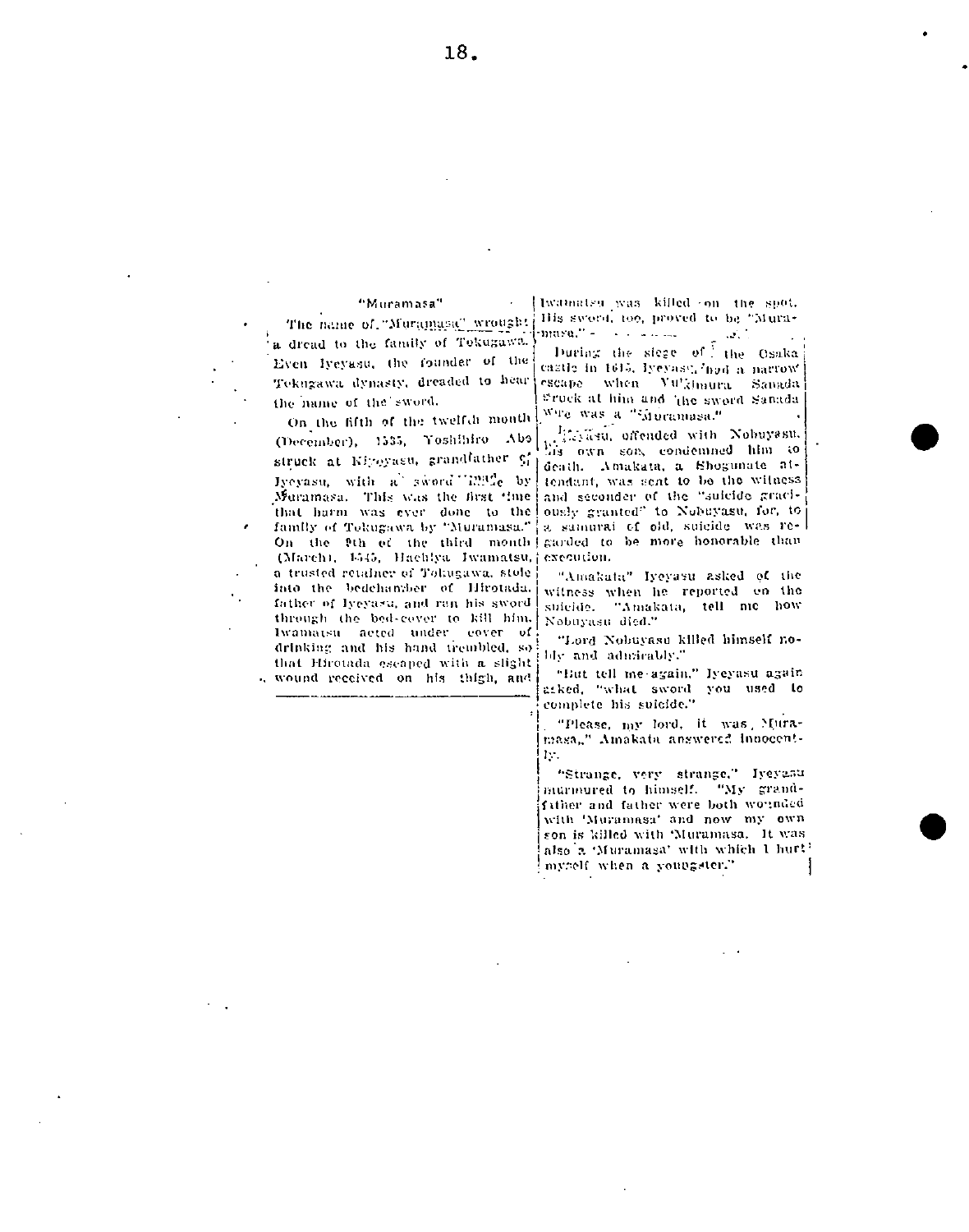The following article is taken from the Journal of the To-Ken Society Volume 1,  $No. 3:-$ 

# An Interview with Four Japanese Sword Experts -

The following is a transcript of interviews with four Tokyo sword experts carried out by Mr. Ben Vincent of Kingston, Georgia, U.S.A., with the help of Mr. Teruo Nakanishi, who acted as interpreter and translator. The interviews were in fact andertaken separately, but, since substantially the same points<br>were raised in each case, it has been thought desirable to combine them together as though all four men had been present at the same time, so that the reader can more readily draw' comparisons between their various opinions and see where they agree or disagree.

The four experts interviewed were Mr. Takeo Honnami, fr. Albert Yamanaka, Mr. Susumu Kashima and Mr. Kentaro Yoshikawa. Mr. Honnami is a sword appraiser and polisher of note. Eldest son of the famous polisher Hirai Chiba, he was adopted by the Honnami family as an heir. He has lived all his life amidst swords and studied under Honnami Ringa as well as his real father, who, incidentally, also taught Dr.<br>Homma. Mr. Homnami is now 57. Mr. Yamanaka began his<br>formal studies in 1947, but, as his father was a collector his interest goes much further back than that. He studied under Honnami Koson and was the only personal student that this great master ever took. Mr. Kashima, one of the officials of the National Museum at Ueno Park, began the serious<br>study of swords, as he says "very late in life", when he was 26 in fact! Although his father was a Kentei-ka he says he had no particular interest in swords until 1948 when he came to the Ueno Museum in an office job and came to appreciate the greatness of swords. He was taught by Junji Homma and Kanichi Sato as a personal pupil. Mr. Yoshikawa is one of the greatest living sword polishers. He has studied swords for over 35 years and his teacher was his father, Yoshikawa Tsuncitro.

Having thus introduced the "panel", we may now proceed with the interview:

ż

 $\overline{1}$ 

 $\ddot{\phantom{a}}$ 

Vincent: Many of the younger Japanese seem to have very little interest in swords. How do you feel about the future of sword collecting and study in Japan?

Honnami: For the Meiji, Taisho and early Showa periods I have watched the movements of the sword world in Japan. There is a difference between all these periods and today. There has been a ten-fold increase in the number of people who really love the sword and I am encouraged by this phenomenon. The younger generation have a strong interest in swords. For instance, the sword exhibitions that are held in various areas attract more young people than do exhibitions of any other form of Japanese art.

- Yamanaka: The younger people seem to get discouraged because they have very few opportunities to see really good blades. The trend in the last ten or twelve years seems to be that if a man gets a really good blade he keeps it to himself and rarely shows it-and most of the good blades have been bought by the larger collectors But there are still many good blades that we can see in Japan's museums and some private collectors are still glad to shew a few of their blades. Apart from this the various government regulations requiring the policz registration of blades, involving complications every time. a blade changes hands-coupled with even greater come plexity if the blade is of any great merit-say National Treasure or Kumenko-Kozai--all tend to make collecting rather difficult, and wultimately--real interest depends on being able to collect to some extent.
- Kashima: There is no need to worry. Many young people come to the museum and notice our sword exhibits as well as visiting blade exhibitions in other parts of the country. This creates an interest. Also swords are in our blood. As Japanese we realise that swords are not merely instruments with which to cut and we feel real<br>aflection toward. Katana by reason of our Japanese heritage.
- Yoshikawa: Before the war only the older people had a interest in swords, but now the younger generation is quite interested and Kenter-ka consider that sword co. lecting has a bright future.
- Vincent: What are your views on sword collecting in Europ and America?
- Honnami: I cannot comment about Europe, but I think thit true sword lovers are mainly in the United States, there is even a branch of our NBTHK, so sword collect, ing must be very popular. I am sad, however, because in America there are no people who can teach using actual examples. It is difficult to learn to identify blades from pictures and descriptions in books. Real under standing comes much more readily from actual examples So America needs a leader who can teach from examples I hope to visit the United States sometime, and when th<sub>15</sub> happens I would like to try to help American students of the sword.
- Yamanaka: In Europe I would suppose that the prospects are good, because there should be as many Nippon-To in Europe as in the U.S.A. Europeans were in Japan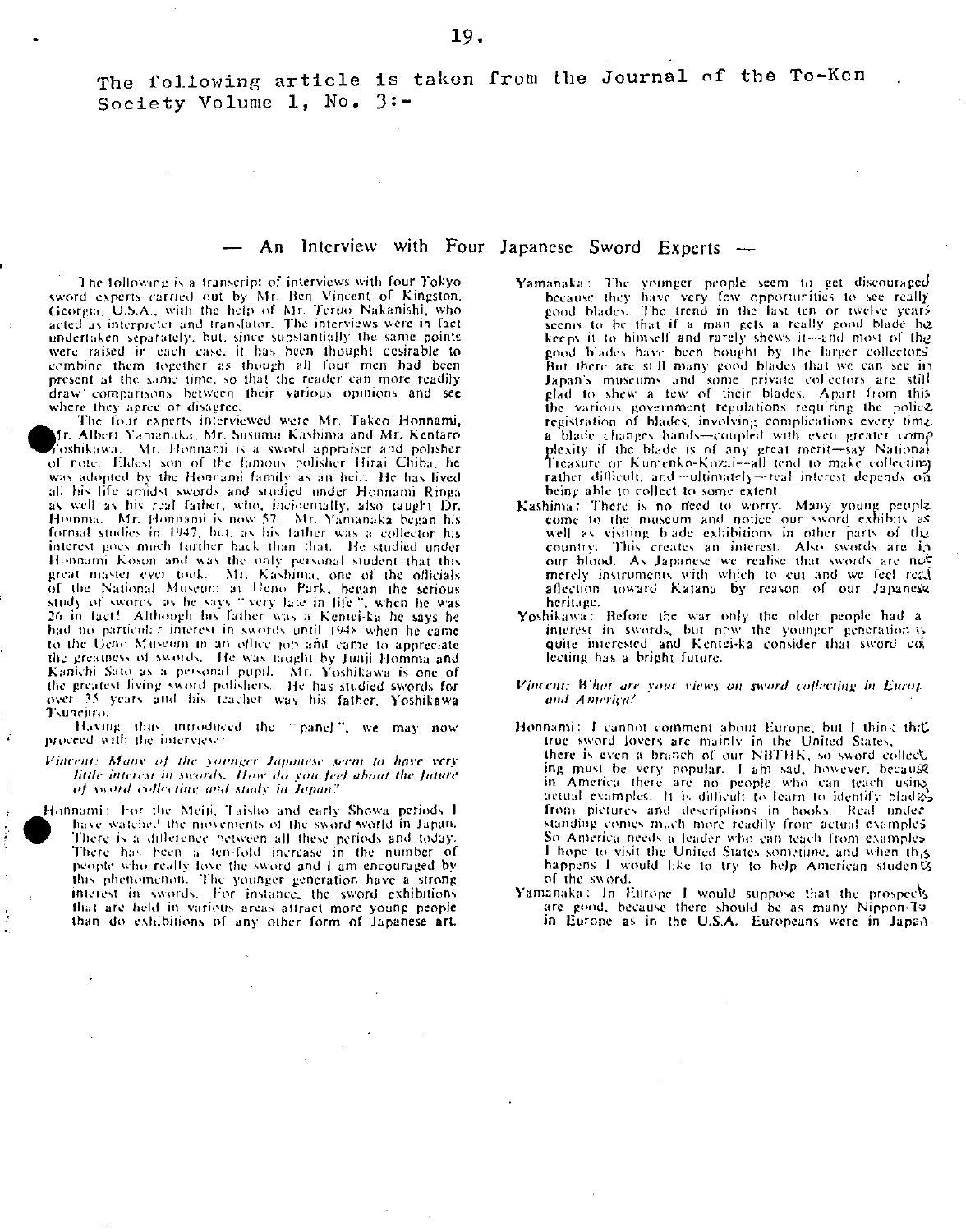much earlier than the Americans and therefore there could be more swords. Everyone knows that there are more sword fittings in Europe than America--or there were, if Americans have not by now bought out most of the European collections. As for the U.S.A. there is no reason why it should not improve. There must be a lot of blades still "in hiding<sup>+</sup> and if the interest becomes great enough, these might turn up.

- Kashima: Until rather recent times real appreciation of the Japanese sword has been found only in the limited area of Japan. In the future I want others to know of the beauty of the sword - to know what beauty the sword has, and for that reason  $\boldsymbol{l}$  am thinking of writing a book on the sword for foreign beginners.
- Yoshikawa: I get the impression that most foreigners are content to look at the signature on a blade and accept this as being the true, authentic maker. They will never learn about swords if they do not study authentic examples. They must also study under the right person. In both America and Europe, since the war, quite a few people, many of the younger generation, have become interested in swords. If only they had good teachers they could sludv academically and correctly—but there are no good teachers.
- Vincent: Could you recommend any books that you feel would be helpful to foreigners who are studying or collecting swords?
- Honnami: I do not know about any--but what about Mr. Yumoto's book?
- Yamanaka: As far as I am concerned I do not think there are any books in English with which one can truly follow the sword.
- Kashima: I am sorry, but at this time there are no books published for foreigners. I am really very sorry and I think that we will have gradually to begin to include English " subtitles " in our hooks. So far only very small books have been published in English. There has been no book with detailed text and illustrations and nothing exists in English to compare with the major Japanese works on the subject.
- Yoshikawa: There are no good books for foreigners, that is, there are no books with an academic approach. We are planning to publish one in two or three years, but we<br>are now looking for a translator. We are connected with Mr. Junzo Sato. He could be our translator.<br>Although there are a few non-Japanese books about swords. I cannot recommend them.
- Vincent: Is there any special advice that you would like to give to foreign collectors.'
- Honnami: I have never been abroad, but I can imagine your problems. Try to get a blade with an origami and try to ret the advice of the people at N 8TH K.
- Yamanaka: Yes--there is much advice but this advice is very hard to follow. People in the West cannot study swords as they should be studied, so they just collect swords and read whatever information they can get, and, as far as  $\bf{l}$  know there are only two books in English: Yumoto's and what Robinson has translated of Ilonnansi Koson's work. Apart from this, I think it is becoming more and more dillicult to collect swords in the West as interest increases and prices rise, effectively cutting out many who have a true love of swords but cannot compete financially.

Now consider fakes. A sword is a fake only when it has someone etse's signature other than that of the man who really made it. If the sword is o-suriage mu-mei, then there is only one man who made it and it is up to us to determine who that was. If a poor sword has been trumped up to he a good sword because it looks like another man's sword: if the orieinal signature has been filed down and another one put on, only then is it a fake ssvord. Fakes base been produced. I believe, from as early as the beginning of the Kamakura period, and to this very day they are still being made. Now no one would trouble to take a sword of no account, surely<br>it would have to be a "big name", and so we find that practically all the big names without exception have fakes. There is the belief in Japan that the better blades, such as Kotetsu. Kunihiro. Masamune. Go Yoshihiro, Mino Kaneuji, early Osafune blades, early Yamashiro-<br>den such as Sanio or Awataguchi, arc mostly fakes. Personally. I would think it safer to say that as much as

50% of these blades would be fakes. If one comes across<br>a "big name" blade, chances are it will be a fake, so if one has not studied and does not know how to differentiate, the best thing to do is to leave it alone. If the price is low, of course, little harm can be done. but the vendor himself may well not know its authenticity and may in good faith be asking a high price. So there is only one way to protect oneself; study, without honest study you will never learn. Almost all students of swords hecome in the hecinning Tengu. A Tengu is a mythical being in Japanese folk-lore who has a nose about one foot long which is always stuck up in the air. Japanese call art collectors who do not know, but who profess to know, "Tengu'. These are the people to whom you cannot tell anything; they will not study. So--see that you do not ever become 'l'engui.

- Yoshikawa: Americans send me swords to be polished. Then they get angry when I do not polish them because they are no good. They are very anxious to find a polisher, I appreciate these anxious people. We Japanese on the whole do not understand such anxious people, but we must try to understand these people because they like swords very much. Foreigners need to be taught in a more academic way. Taught in the right way, there are many interesting things to learn about swords,
- Vincent: Have you ever studied sword mounts?
- Honnami: Of course! Not only the blades, but also, Koshirae must he learned if one is to be an appr. Today many Daimyo (sic) families own very fine swords. I study their property to study the mounts: that is to say the menuki. fuchi-kashira. kozuka, etc. So I think that I am next to none in this field because I have studied such excellent mounts.
- Yamanaka: Yes. Under Amiya or Kokura Omura Sovemon.<br>Kashima: There has been an interest in blades for many
- years. but lately the study of sword furniture has increased in popularity. So I have been studying about sword fittings more and more these days. Recently I published a book which relates my personal views about Tsuba. I want to study Tsuba, not only for their enjoyment, but for their history at the same time. As to my teacher, those who specialise in Tsuba are gradually disappearing so I consult Mr. Sato, of the National Museum. whenever I have questions. The study of Tsuba is not )'et as systematic as the study of swords. so that I need to consult a sneeialist occasionally.
- Yoshikawa: I have studied all things connected with swords.
- Vincent: As polishers, what part of the polishing process is the most difficult? .4re there any schools or makers that. present special problems?
- Honnami: When you polish a blade you have to understand the characteristics of the smith as well as its age. You must polish to bring out the special characteristics c each smith. When you use the polishers' stone to rem rust, it is very important to take only the rust a without removing any steel. This is the most important thing and it is also the most difficult. As to your second question, there is no school that is more difficult than any other. If a blade is Soshu-den. I polish it as Soshuden. If it is Vamashiro-den. then I polish it like Yamashiro-den. If it is Bizen-den, then I polish it as such. You see, a polisher must not only physically polish blades, but he must have a good eye for katana, that is he must he a Kentei-ka.
- Yoshikawa: The most important part of polishing swords is not to over-polish. We must avoid grinding down a blade. Another thing is that polishing is different with each generation and a polisher must understand each generation's method of polishung I have the technique of Nikodori, which is important to line polishing. So I consider it a point to not over-polish and to understand Nikudori. I would not say that any particular school or maker presents special problems. It is most difficult to polish Mei-To because a polisher cannot improve Mei--To. If smith and polisher are both good, then the sword will be great, but if the smith is good and the polisher' not good, the sword will not be great. This is the, importance of polisticrs.
- Vincent: What is your feeling about the name or legend of, the sword maker Amakuni? Do you think he evel i's-i.srrrl.'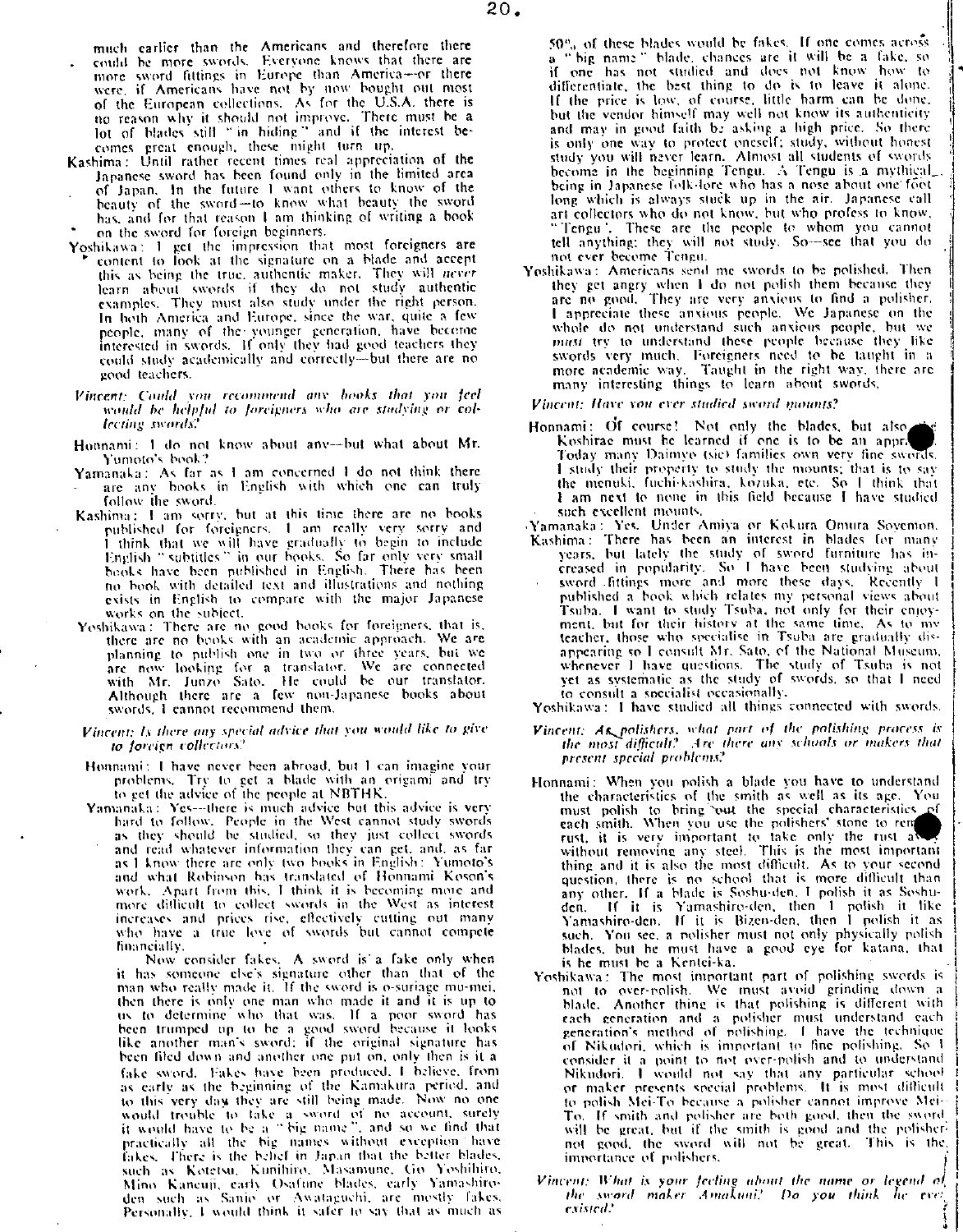- Honnami: Well, the early books tell us there were such men. named Atnakuni. Amakura, Amafuji. I think Arnakuni had somethine like ten or more students, but since there are no swords today which, without trace of doubt, can be said to have been made by Amakuni, this is a very difficult question to answer. Probably there was a man named Anukuni who made swords, but there are certainly no swords existing today, which, to my eyes, can<br>be said to be true Amakuni. I think that this is the opinion of many sword experts too,
- Kashima: There is no blade signed Amakuni, but the Imperial Household has kept. for centuries, a blade that has been considered to be the work of Aniakuni. However I can' not say anything about it yet.
- Yoshikawa: Amakuni is a traditional swordsmith. Before Ansakuni almost all smiths were naturalised Jananese, that is they were not born in Japan. There was a desire for native Japanese to make better swords than these immigrants, so the first Japanese to better the quality of these other makers was given the title Amakuni. This Amakoni signature is not that of a real person: it is a traditional name, so for this reason there are no actual swords Amakuni. It is just a legendary story.

## incent: Do you believe<sup>rt</sup>in the Masamune-no-in-teisu? Were all these men actually pupils of Masamune?

- Yamanaka: If you look at any of the "Ten Students" swords, each has some of the characteristics of Masamune. Since they are about the same time as Masamune, or a little later, for both these reasons you could say that they had studied under Masamune. On the other hand maybe they did not. Take Sa; Sa's blades are entirely different from any of the other nine, and, for a smith who was supposed to have studied under Masamune, according to how you look at it you can either recognise Masamune-like characteristics, or. taking another noint of view you can see that there are none. Myself, I think that he could very well have studied under Masamune, because the steel of Sa's blades very much resembles the steel of some of Masamune's better works.<br>Kashima: These ten " nupils " lived in many different parts of the cotintry. I do not think that all of them were the pupils of Masamune. but I can say that some of them made swords like Masamune because they wanted to
- make blades in the style of Masamune, and some of them made swords in Masamune's style because they actually studied under Masamune. Mino no kuni Shizu Saburo Kaneuii I consider was a pupil in the period of Nanbokudin. I think that he has a very close resemblance to Masamune. Chikozen Samonji (Sa) is almost as similar in style as Kaneuji. Many people consider men to be pupils by their style, others through data of various sorts. So some smiths under these criteria can be considered pupils. We do not know when the story of ju-tetsu started. Probably it began at the end of the Edo period so. by now there are many vague parts. One way of looking at it is to say that there were smiths at this time who were inspired by Masamune's style and chose to follow it, thus giving the appearance of having been his pupils.
- Yoshikawa: Masamune developed his own method of sword making and promoted it throughout Japan. People talk of the " ten disciples", but actually the direct line from Masamune is only two or three men. These two or three men are recognised directly by their styles. They are Sa, Itai Kunitusugu and Keneoii. The others are just those who adopted Masamune's Soshu-den style, which was very popular at that tuis:. Ihe name " Masamune no ju' tetsu" came into being at a later time.

#### Vincent: Can you give us your feelings on the relative merits of Kiyomaro and Suishinshi Masahide?

- Yamanaka: I do not think that Suishinshi could even come close to Ktyoniaro. I also think that it would be wrong to compare the two. Their skills are not to be compared. Kiyomaro has left Musahide far behind,
- Poshikawa : Both are great swordsmiths. Kiyomaro's tech-<br>' nique is better than Masahide's, but Masahide did much with the theory of sword making. His student, Naotane, followed these theories and made koto-style blades.

#### Vincent: Is there any particular metal worker that you hold in high eswem?

- Yamanaka: Aside from the Goto family, who are in a special category, there is only one man who is really outstanding. this is Yokoya Sonin, to whom there is no equal. After him come Nara Toshinaga and Joi. Many believe that Yasuehika is considered to he the equal of the latter two, but I do not think that he comes close to them. After these you can name any of the better smiths and they would fall in about the same level. Around the Meiji era there were twq outstanding men, however, Kano Natsuo and Shonsin. Natsuo is very good and very popular. Shomin is liked by many but there is very little of his work around. For one thing Shomin worked for one man and all of his work went into this man's collection-I know sshere it is. but I must not say—and this shows that he had great skill, though not so great as Natsuo. Some people think that Goto Ichijo is good, but I don't agree. He is far inferior to Natsuo. The Goto family, probably up to the tenth, are all good, very good, but the later tend to become average. To sum up: early Goto, Yokoya Somin, Toshinaga, Joi and, later, Natsuo and Shomn. The rest of the well'known smiths can be classified as one.
- Vincent: About how many blades are there in the National Museum? Are they available for public study, or only to specialists?
- Kashima: About 2.000. We will show them to anyone who asks to see them. They can be studied by anyone, not just a few specialists.
- Vincent: *How many blades are regarded as National* Treasures? How many such are missing?
- Kashima: About 120. Not many National Treasure blades are missing, only one or two, but there are about forty or lifty swords that are considered to be Important Cultural Objects that are lost.
- Vincent: You have seen many excellent swords: which stands out, to you, above all others?
- Honnami: The National Treasure, the Dojikiri Yasutsuna, from the Heian period. which is thought to be the oldest Nippon-to in Japan. I polished it and it impressed me greatly and I ant still impressed by it.
- Yanianaka: To this day I have seen no blade which has knocked me for a loop ". I know there is such a blade, but I have not seen it. The very famous blade of the Ikeda family, the O-Kanehira. did not impress me too much. I have seen the famous Dojikiri \'asutsuna and I was not impressed at all. Most of the Masamune blades have not impressed me very much. I understand<br>that there are three or four blades in the Imperial collection (I have not seen them as yet) that are very outstanding.
- Kashima: When I began to study swords here, my attention was attracted by a famous blade by Bizen Osafune. Kagemitsu. I like this blade very much and even when I see it now it reminds me of the day when it first attracted my attention. For the rest of my life this will be an unforgettable expertence.
- Yoshikawa: A tachi which I once polished because it had a little rust on it, made a great impression on' ne, it was by Ko-Bizen Masatsune. This blade was from the late Heian period and its steel was very hard. I like these old blades because they seem to have the hardest and strongest steel. Later the metal seems weaker. When we discuss a sword's value it depends on the sword's material.